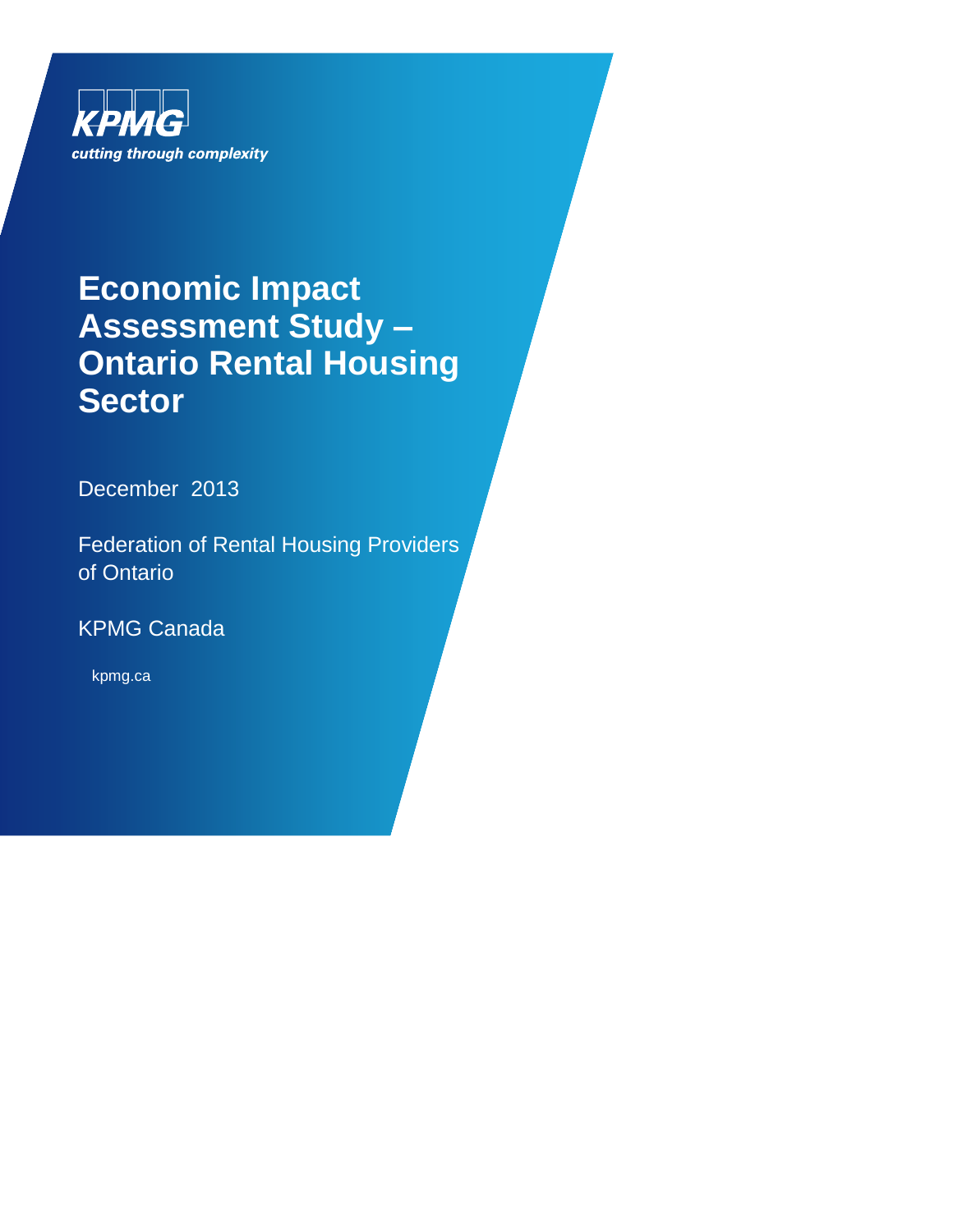## Table of Contents

| $\left 1\right\rangle$ | <b>Executive Summary</b>                                         |    |
|------------------------|------------------------------------------------------------------|----|
| $\mathcal{D}$          | Introduction                                                     | 3  |
| 3.                     | Methodology: Input-Output Modeling                               |    |
| 4.                     | Economic Impact of Ontario's Rental Housing Industry             | 12 |
| 5.                     | Economic Impact of the Construction of Rental Housing in Ontario | 20 |

© 2013 KPMG LLP, KPMG LLP, a Canadian Limited Liability Partnership and a member firm of the KPMG network of independent member firms affiliated with KPMG International Cooperative ("KPMG International"), a Swiss entity. All rights reserved.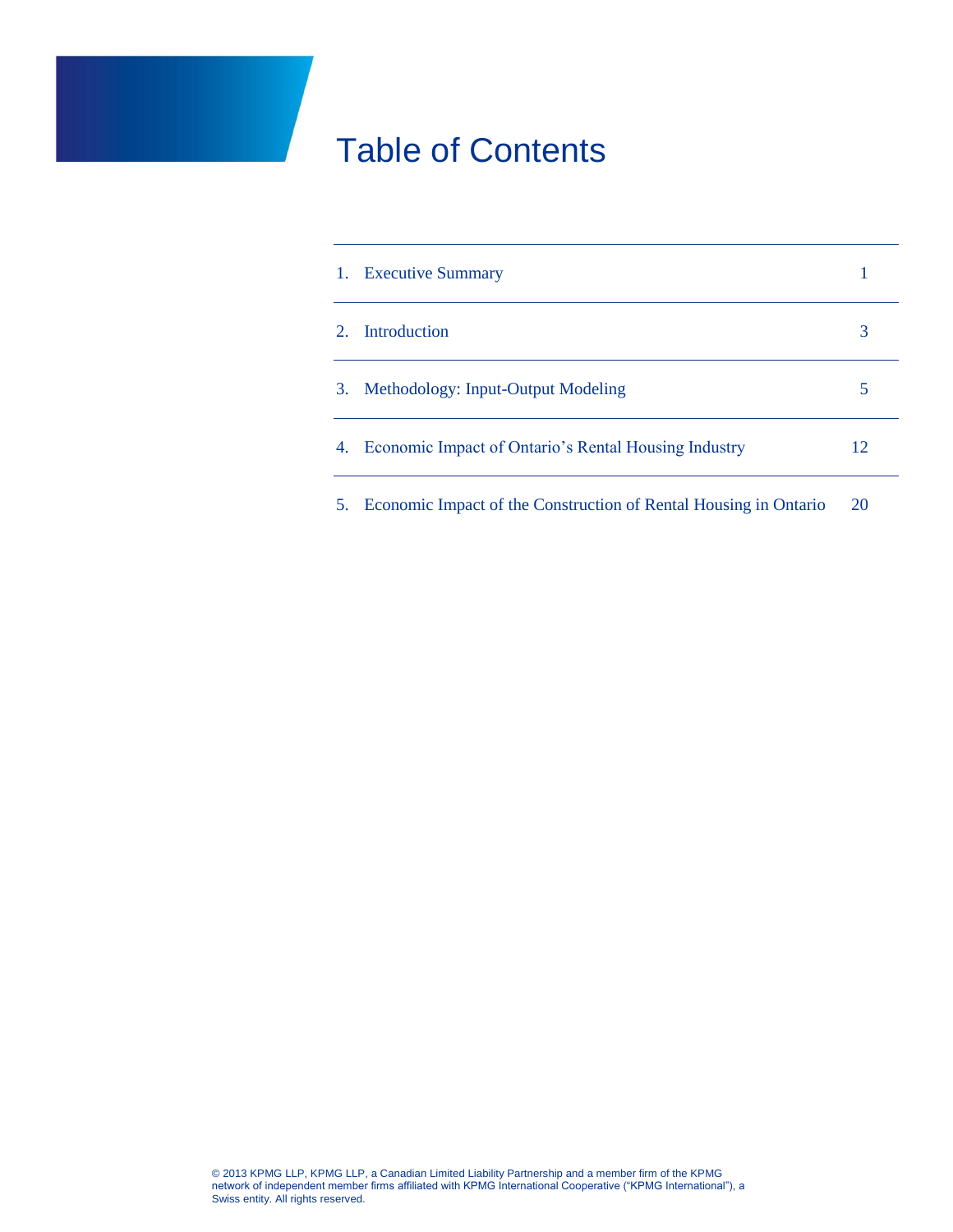This study estimates that in 2012 Ontario's rental housing industry :

- Contributed **\$18.30 billion to Ontario's GDP** and \$1.92 billion to the GDP of other **Provinces**
- Generated **\$8.30 billion of labour income** in Ontario and \$0.96 billion outside of the Province.
- Created **146,534 jobs** in Ontario and 16,808 jobs elsewhere.
- Contributed **\$7.00 billion to government revenues**.
- Created **total gross output of \$34.93 billion** in Ontario and \$3.63 billion in other Provinces.

# <span id="page-2-0"></span>1. Executive Summary

The Federation of Rental Housing Providers of Ontario ("FRPO") has retained KPMG LLP ("KPMG") to estimate the economic impact of Ontario's rental housing industry on the economies of Ontario and Canada.

Based on the results of our work, we estimate that in 2012 Ontario's rental housing industry comprised approximately 1.23 million rental units (excluding social housing) and generated approximately \$14.80 billion of revenues. Revenues included the payment of rent as well as non-rental payments related to parking and laundry services, amongst other items. In addition to generating rental revenues, this study estimates that Ontario's rental housing industry made approximately \$4.53 billion of capital expenditures in 2012, which included both capitalized renovations and the construction of new rental housing. The economic impacts outlined in this study are based on these estimates of rental revenues and capital expenditures.

The definition of Ontario's rental housing industry used in this study includes rented apartments, houses, semi-detached houses, row houses, condominiums and other dwellings. However, the economic impacts of spending related to social housing is not included. The rental housing definition used in this study helps ensure that the full economic impacts of the rental housing industry in Ontario are captured by this study.

Exhibit 1 provides a summary of the economic impacts of Ontario's rental housing industry. Section 4 provides a more detailed overview of these results and Section 3 includes a description of the methodology used to inform this study. Further, Section 5 provides a stand-alone breakdown of the economic impact generated by new rental housing construction in Ontario.

### *Exhibit 1: Summary of Economic Impacts (Direct, Indirect and Induced)*

| Summary of GDP, Employment, Labour Income, Government Revenue |         |        |         |  |  |  |
|---------------------------------------------------------------|---------|--------|---------|--|--|--|
| Impact (\$ billions)                                          |         |        |         |  |  |  |
|                                                               | Ontario | Other  | Canada  |  |  |  |
| GDP impact                                                    | 18.30   | 1.92   | 20.22   |  |  |  |
| Labour income                                                 | 8.30    | 0.96   | 9.26    |  |  |  |
| Employment (FTE positions)                                    | 146,534 | 16,808 | 163,343 |  |  |  |
| <b>Government Revenues</b>                                    |         |        |         |  |  |  |
| Taxes on products                                             | 0.78    | 0.07   | 0.86    |  |  |  |
| Taxes on salaries (Note 1)                                    | 2.88    | 0.38   | 3.27    |  |  |  |
| Taxes on production (Note 2)                                  | 2.79    | 0.08   | 2.87    |  |  |  |
| Total gross output                                            | 34.93   | 3.63   | 38.56   |  |  |  |

*Note 1: includes deductions at source such as CPP, EI and QPIP deductions*

*Note 2: includes property taxes*

*Source: estimates from StatsCan I/O model using inputs from CANSIM, CMHC and FRPO member questionnaire, KPMG calculations*

As indicated in Exhibit 1, this study estimates that Ontario's rental housing industry generated :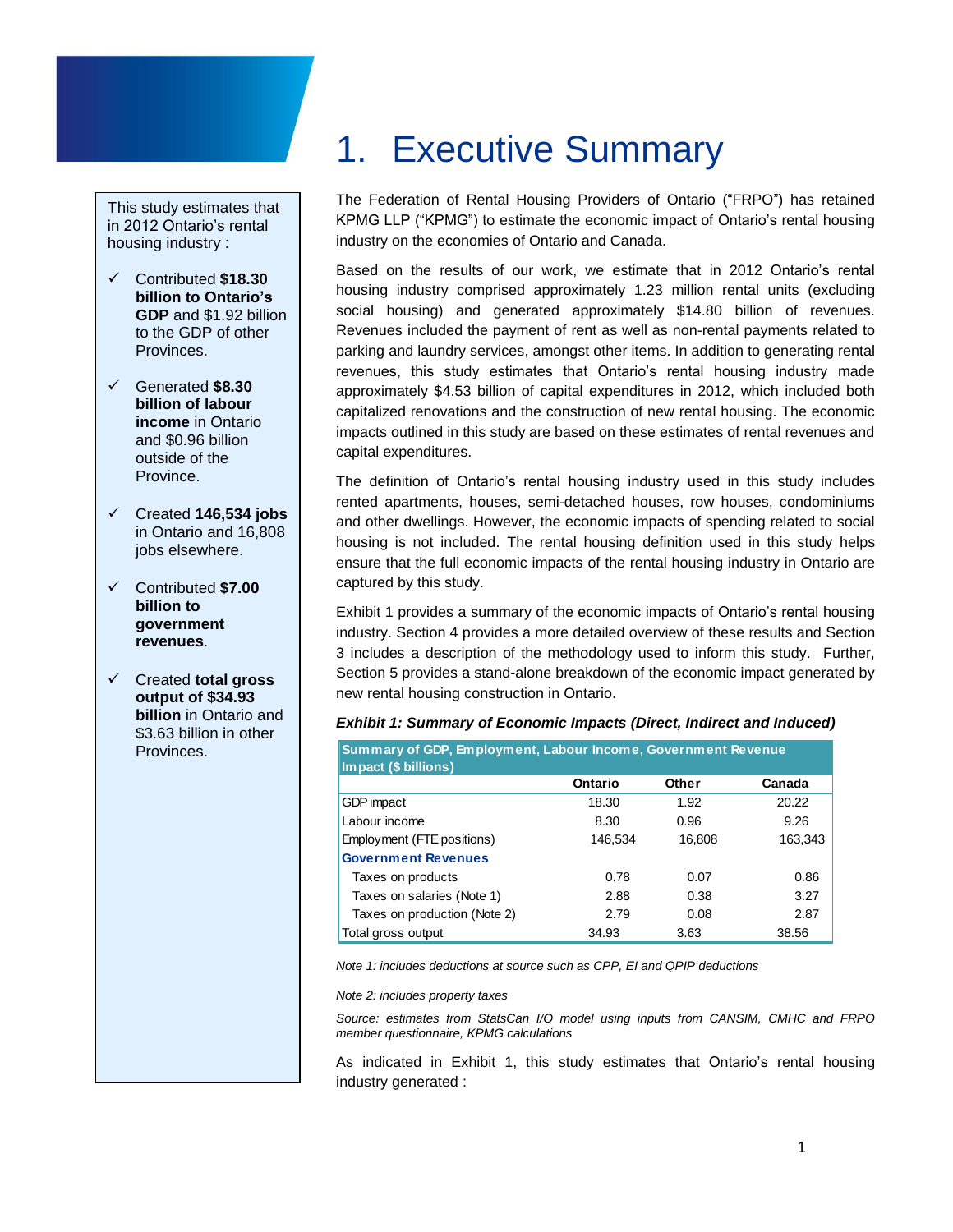- a GDP impact of \$18.30 billion in Ontario in 2012 and \$1.92 billion elsewhere in Canada.
- labour income of \$8.30 billion and employment of 146,534 Full-Time Employees (FTEs) in Ontario in 2012. In other provinces, the industry generated labour income of \$0.96 billion and 16,808 jobs.
- \$6.45 billion in government revenues in Ontario and \$0.55 billion in government revenues outside of the province.
- gross output of \$34.93 billion in Ontario and an additional \$3.63 billion of gross output in other parts of Canada.

Section 4 provides a comparison of these economic impacts to those generated in other industries. As indicated in Exhibit 17, Ontario's rental housing industry generates larger economic impacts than the Aerospace Industry and the Defense Industry in Ontario. Further, this study estimates that approximately 3 percent of Ontario's GDP in 2012 was attributable to the Province's rental housing industry.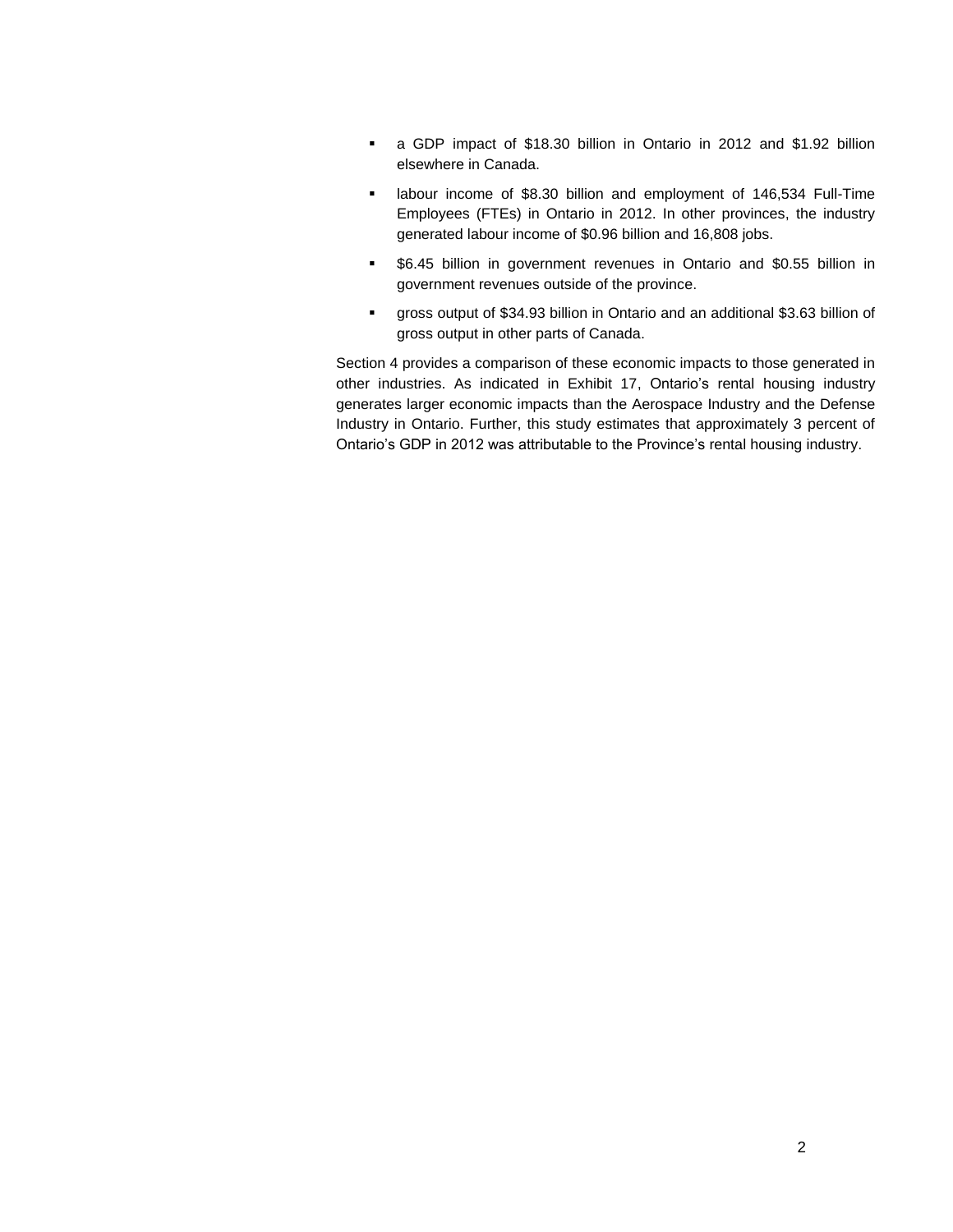## <span id="page-4-0"></span>2. Introduction

### **A. Understanding this Study**

FRPO retained KPMG to assess the economic impact of Ontario's rental housing industry.

This study used information gathered from Statistics Canada's CANSIM database, the CMHC, as well as from a questionnaire sent to members of the FRPO in order to assess the rental housing industry's economic impact in Ontario and Canada. In particular, the CANSIM, CMHC and questionnaire data was used to develop estimates of the annual revenues and capital expenditures of the rental housing industry in Ontario. These estimates were then used in Statistics Canada's I/O model in order to assess the impact of the rental housing industry on the economies of Ontario and Canada. In particular, this study provides estimates of the industry's:

- GDP impact;
- Labour income;
- Employment impact;
- Government revenues; and
- Total output.

### **B. Overview of Rental Housing Industry in Ontario**

CANSIM information indicates that there are approximately 5.02 million households in Ontario, of which about 1.23 million are rental properties, excluding social housing. This study estimates that these rental properties generated total rental revenues of approximately \$14.80 billion in 2012. In addition to this amount, the industry collected \$524.64 million in non-rent revenues. Non-rent revenues accrued from services such as parking and laundry services, amongst other items.

This study also estimates the amount of capital expenditures in Ontario's rental housing industry. For the purposes of this study, capital expenditures on rental housing were divided into two categories: (i) capitalized renovations; and (ii) new rental housing construction. Total estimated capital expenditures amounted to approximately \$4.53 billion in 2012. Of this amount, approximately \$2.76 billion, or 61 percent, was spent on capitalized renovations and \$1.77 billion, or 39 percent, was spent on the construction of rental housing in Ontario.

Exhibit 2 provides an overview of the revenues and capital expenditures used in this study.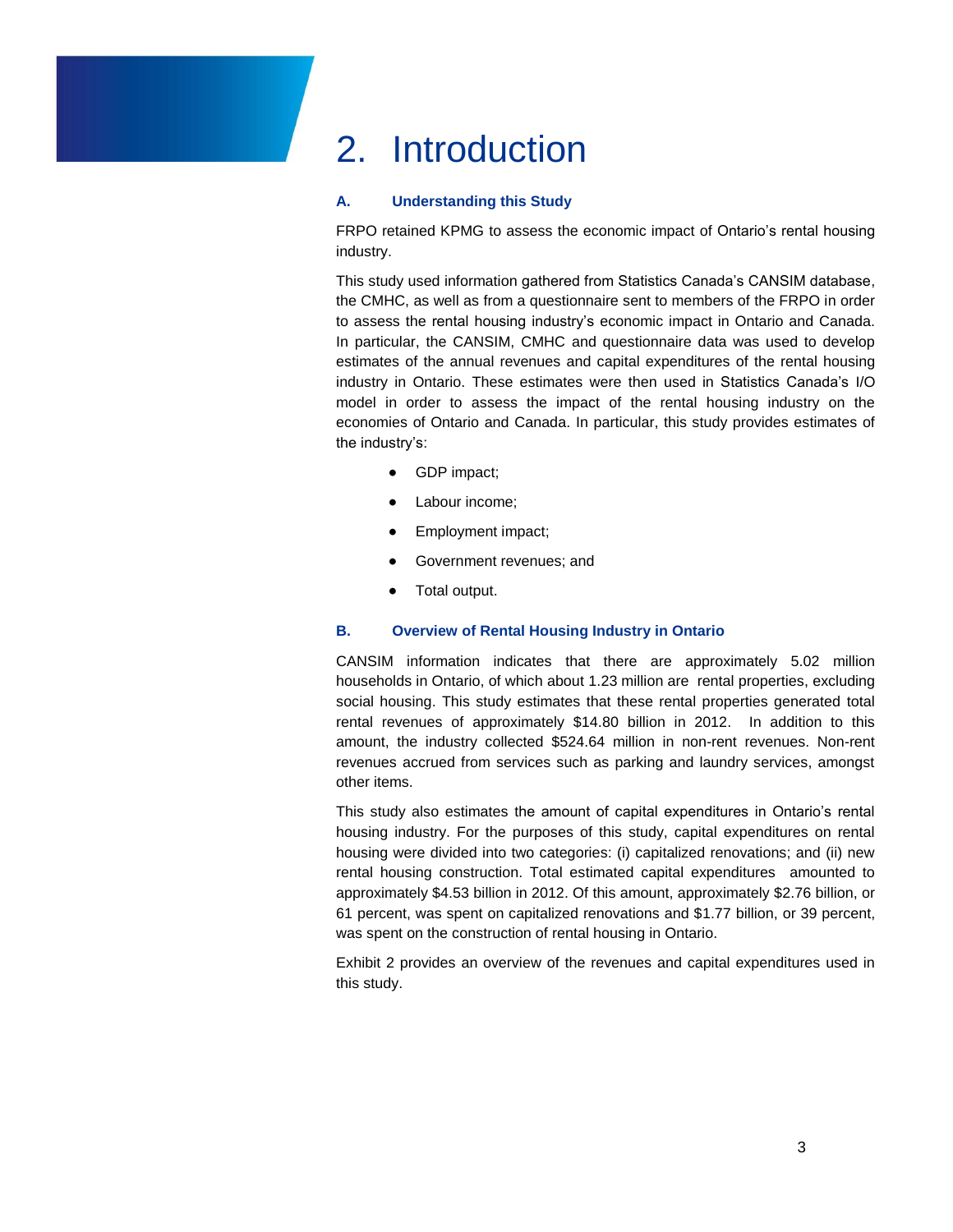### *Exhibit 2: Revenues and Capex of Industry*

| Revenues and Capital Expenditures of Rental Housing Providers of Ontario (\$ millions) |        |  |  |
|----------------------------------------------------------------------------------------|--------|--|--|
|                                                                                        | Total  |  |  |
| Revenues                                                                               |        |  |  |
| <b>Rental Revenues</b>                                                                 | 14.808 |  |  |
| Non-Rental Revenues                                                                    | 524    |  |  |
| Total - Revenues                                                                       | 15,333 |  |  |
| <b>Capital Expenditures</b>                                                            |        |  |  |
| Capitalized Renovations (NAICS 2361)                                                   | 2.762  |  |  |
| New Rental Housing Construction (NAICS 2361)                                           | 1,771  |  |  |
| Total - Capital                                                                        | 4,533  |  |  |
| Total                                                                                  | 19,865 |  |  |

*Source : CANSIM data, FRPO member questionnaire, Statistics Canada 2006 PUMF and 2011 Census of Canada – Topic-based tabulations, KPMG calculations*

### **C. Limitations and Notice to Reader**

The results presented in this study are based on information obtained from the CMHC, Statistics Canada's CANSIM database and I/O model as well as a questionnaire sent to members of the FRPO. Of note though, KPMG cannot confirm or warrant the completeness or accuracy of the information provided by these sources.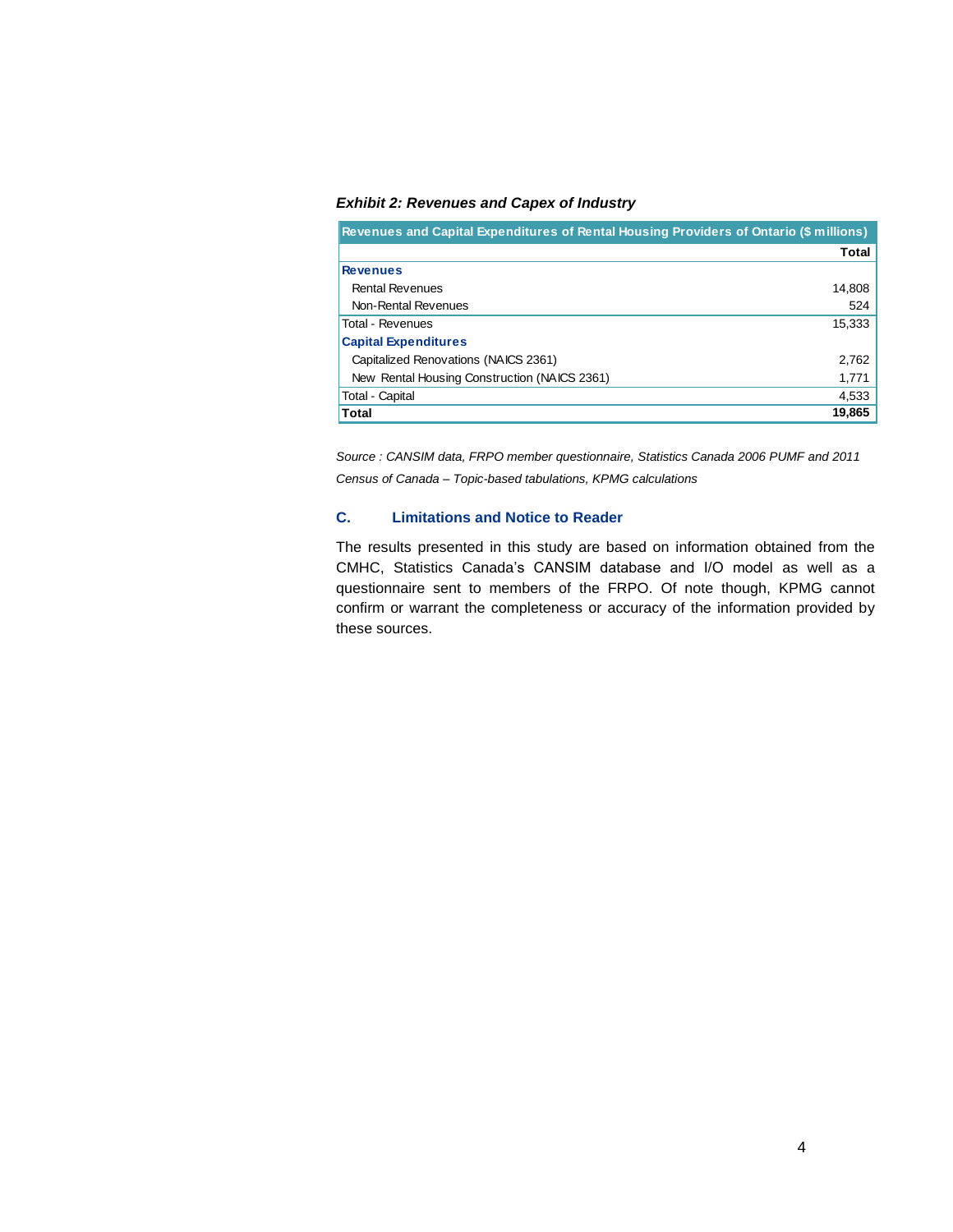This study provides estimates of the **GDP; Labour Income; Employment; Government Revenues and Gross Output** generated by Ontario's rental housing industry.

- This study uses CANSIM data and the results of a questionnaire to derive estimates of **total revenues** and **capital expenditures** generated by Ontario's rental housing industry.
- These estimates were used as inputs in **Statistics Canada's Input/ Output model** in order to estimate the economic impact of Ontario's rental housing industry.

## <span id="page-6-0"></span>3. Methodology: Input-Output **Modeling**

### **A. Economic Impacts**

Economic impacts are typically reported in terms of the GDP, labour income, employment, government revenues and gross output that are generated by an industry or entity within a geographic region under study. A short description of each of these impacts is provided below:

- **GDP impact** is a measure of economic output from the production of goods and services. It measures the amount of "value-added" that producers add to their intermediate inputs in order to generate their own output. GDP impact is measured in dollars.
- **Labour income** is defined as all compensation paid to employees e.g. wages, salaries, employer social contributions, bonuses and performance pay etc.. Labour income is measured in dollars.
- **Employment** estimates the number of jobs created and is measured in terms of Full-time Employment (FTE) positions.
- **Government revenues** measures the amount of tax revenues collected by different levels of government and includes tax revenues on products, production and income. These revenues include sales taxes, property taxes, taxes on income, gas tax and import duties amongst other items. Government revenues are measured in dollars.
- **Gross output** is a measure of the value of goods and services that are produced within an economy. In the measurement of gross output, intermediate purchases by industries within the supply chain are not netted out. As such, gross output exceeds the GDP impact described above. Gross output is measured in dollars.

All of the economic impact estimates are broken-down into "direct", "indirect" and induced impacts. Definitions of each type of impact are provided below:

- **Direct impacts** are those economic impacts generated by the industry in question and can be observed through an analysis of an industry's employee base, payroll, taxes paid and the difference between the value of sales and purchased inputs.
- **Indirect impacts** are those economic impacts generated by suppliers furtherup the supply chain. For example, suppliers to an industry purchase commodities from other suppliers. These expenditures result in income to labour, income to businesses or governments, or in the import of a good or service from another jurisdiction.
- Economic impacts can also be defined to include **induced impacts.** These are the direct and indirect impacts that result from the subsequent spending by employees of their wages and salaries. This includes spending by employees both within an industry and by its upstream suppliers.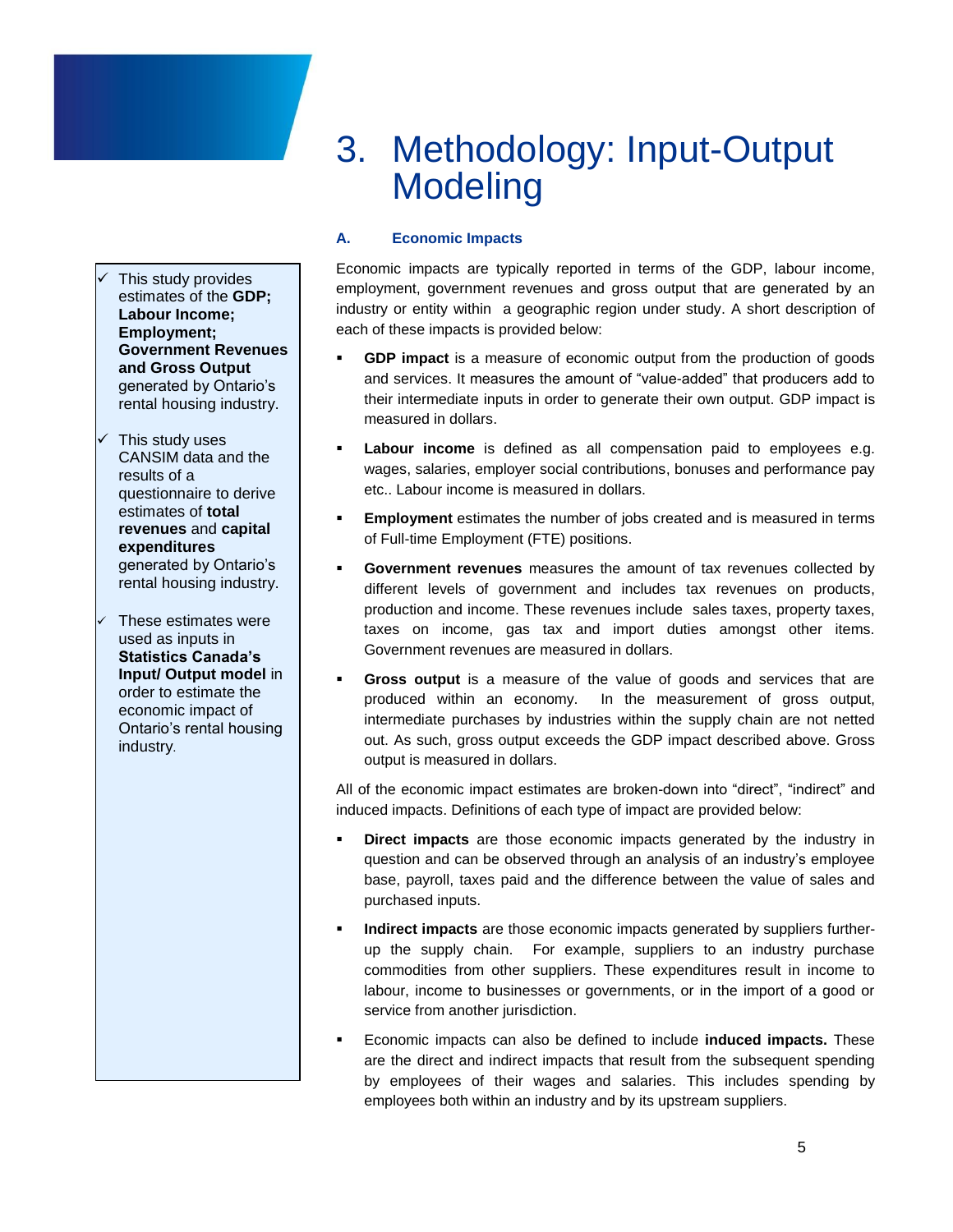### **B. Input / Output Models**

To appropriately estimate direct, indirect and induced impacts, economic analysts typically use an input/output ("I/O") model. An input/output model takes expenditures on goods and services, and converts these expenditures into estimates of economic impacts throughout the economy. If the expenditure data are suitably detailed, impacts resulting from a set of expenditures can be identified for each province individually.

An input/output model divides the economy into a matrix of industries and commodities. Relationships within the model map the production of commodities onto industries, and they identify the primary or intermediate commodities that are used in the production of each final commodity used by consumers or sold as an export. The model can then aggregate all of the impacts generated in the supply chain as commodities are produced. Input/output models also consider the role of imports, which tie the supply chain to the global economy.

In Canada, the most authoritative and comprehensive I/O model is Statistics Canada's ("StatsCan") Interprovincial Input-Output Model. This study used StatsCan's I/O model. As outlined in the StatsCan Guide to using the Input-Output Model, the "model has the greatest potential of all major economic models for capturing the flows of goods and services between industries and consumers at relatively detailed levels." The I/O model used in this analysis is the most recent version produced by StatsCan and is calibrated to the 2009 Canadian economy. The StatsCan I/O Model is independent to KPMG and the FRPO and is recognized by many as the benchmark by which economic impact modeling is conducted in Canada.

The core principle of economic impact analysis is that each sector produces a sufficient amount of output both to satisfy the final demand for its outputs (i.e., goods and services purchased by end-users) as well as to satisfy the intermediate demands of all other sectors in the economy that use its outputs as factors of production (i.e., as inputs).

Analyzing only the direct and indirect impacts from an input/output model does not capture the incremental impact from induced household spending activities. To ensure that this study provides a complete overview of the impact of Ontario's rental housing industry, this report also estimates the induced economic activity created through the expenditure of salaries and wages by the industry.

StatsCan's I/O model uses the North American Industry Classification System ("NAICS") to categorize industries in Canada. In this study, two NAICs sectors were used to estimate the impact of Ontario's rental housing industry: (i) NAICS 5311 – Lessors of Real Estate; and (ii) NAICS 2361 – Residential Building Construction. In particular, NAICS 5311 – Lessors of Real Estate was used to model the impact of revenues generated by Ontario's rental housing industry. Whereas, NAICS 2361 – Residential Building Construction, was used to model the impact of the capital expenditures of Ontario's rental housing industry.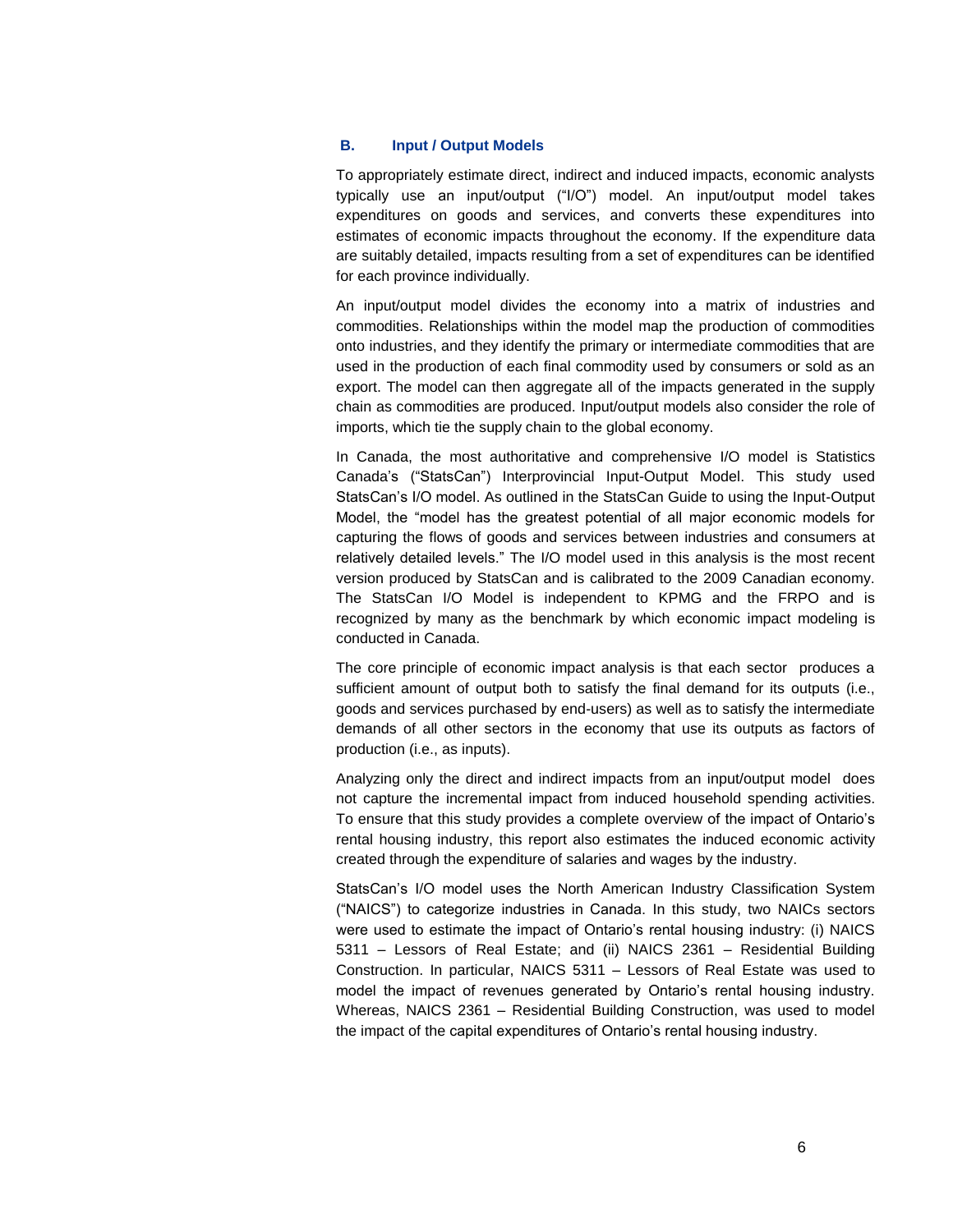### **C. Data Inputs**

The economic impacts presented in this study are based on estimates of the total revenues and total capital expenditures of Ontario's rental-housing industry in 2012. The data used to estimate total revenues and total capital expenditures was obtained from the CMHC, Statistics Canada's CANSIM database and a questionnaire sent to FRPO members.

The questionnaire's objectives included validating CANSIM estimates and, if necessary, providing insight on how to adjust CANSIM data to more accurately reflect Ontario's rental-housing industry. The questionnaire was sent to 13 members of the FRPO and included questions seeking to clarify the number of suites managed by each firm, average rent per suite, total and per suite capital and operating expenditures, breakdown of operating expenditures, and the percentage of units where utilities are tenant metered. In total, six property management companies responded to the questionnaire. These six firms manage a total 80,300 rental units throughout Ontario, providing a fairly representative sample of the rental-housing industry.

Based on the data derived from the questionnaire some adjustments were made to data inputs. These adjustments are described in Sub-Section H below.

### **D. Total Rental-Housing Stock and Revenues in Ontario**

This section is divided into two parts. The first, describes how this study estimates the rental housing stock in Ontario; the second, describes this study's calculation of total rental revenues in Ontario.

### *Rental Housing Stock in Ontario*

This study estimates that Ontario's rental housing stock in 2012 consisted of 1.23 million dwellings, excluding social housing. This estimate was derived using Census data from 2006 and CMHC data on the number of new rental housing starts since 2006, which this study estimated to be 56,020 units.

Exhibit 3 provides more detail on this study's estimate of Ontario's rental housing stock.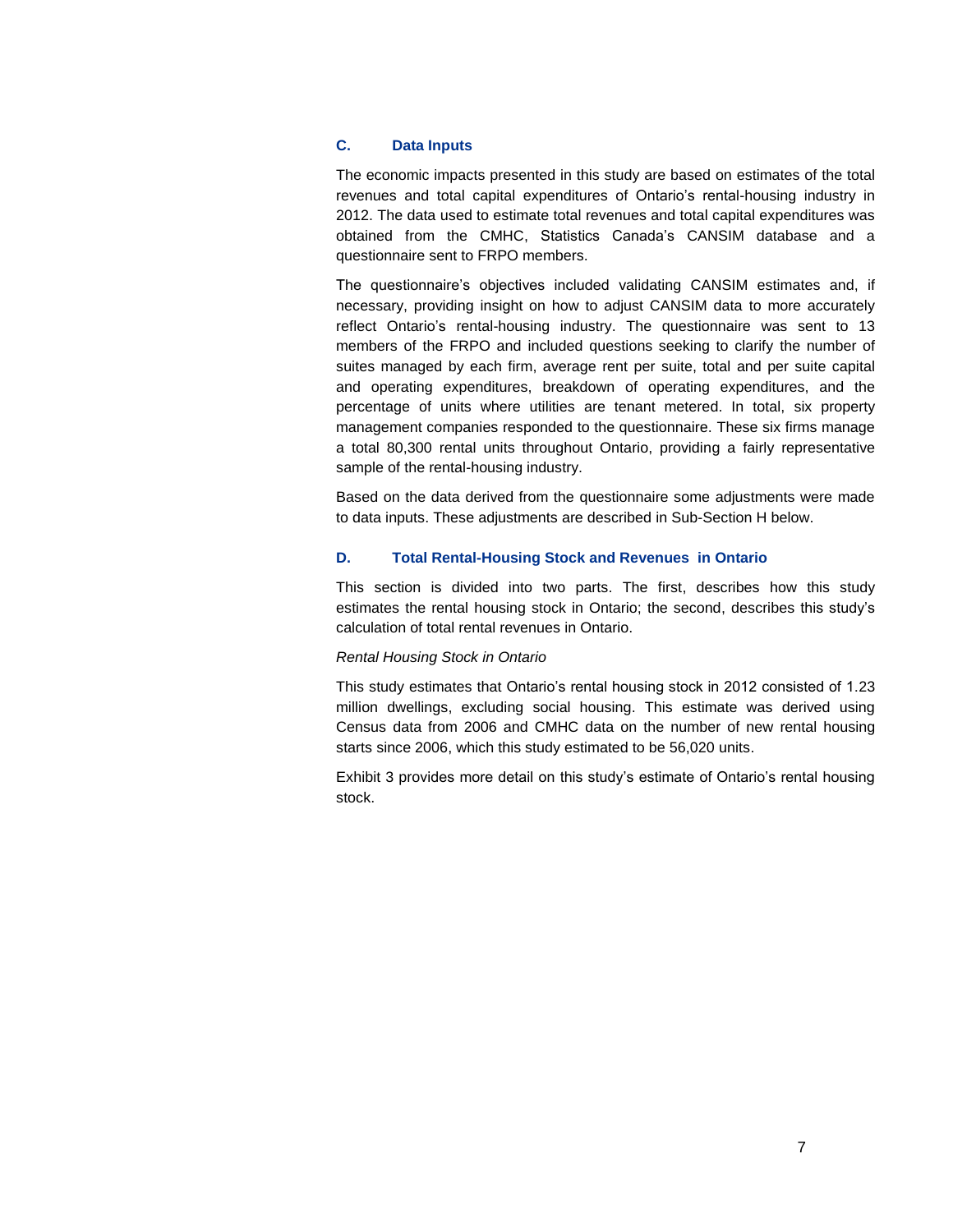### **Exhibit 3: Estimated Rental Housing Stock in Ontario**

| <b>Housing Stock in Ontario</b>     |                        |          |                  |
|-------------------------------------|------------------------|----------|------------------|
|                                     |                        |          | Rented           |
|                                     | <b>Total Dwellings</b> | % Rented | <b>Dwellings</b> |
| Rental housing stock in 2006        | 4.555.025              | 29%      | 1,312,290        |
|                                     |                        |          |                  |
| New construction starts since 2006  |                        |          |                  |
| Single detached houses              | 210,501                | 0.3%     | 632              |
| Semi detached houses                | 24.644                 | 0.3%     | 74               |
| Row Houses                          | 70.754                 | 7%       | 4,776            |
| Apartment and other buildings       | 166.083                | 30%      | 50,539           |
| Total - new construction            | 471.982                | 12%      | 56,020           |
| Total - incl. Social Housing        | 5,027,007              | 27%      | 1.368.310        |
| <b>Total - excl. Social Housing</b> |                        |          | 1,231,479        |

*Source: Census 2006, CMHC Rental Market Report Fall 2012, CMHC Residential Building Activity Report 2012, KPMG calculations* 

#### *Rental-Housing Revenues in Ontario*

The amount of rental revenues generated in Ontario in 2012 was calculated using an average annual rent estimate of \$11,700 obtained from the CMHC.

In particular, total rental housing revenues were estimated by multiplying the average annual rent per suite (\$11,700), by the number of rental households in Ontario (1.23 million). Using this approach total rental payments in Ontario were estimated to be \$14.40 billion in 2012. This estimate was adjusted in order to include \$0.40 billion of utility payments made by tenants. This adjustment was necessary in order to ensure that the economic impact generated from rental units with tenant paid utilities is comparable to the impact generated by rental units where utility payments are included in rent. As a result of this adjustment, rental payments were revised upwards to \$14.80 billion.

In addition to rental payments, KPMG estimated the amount of non-rental revenues generated by Ontario's rental housing industry. Non-rental revenues include revenues related to payments for parking and laundry services, amongst other items. Non-rent revenues were estimated by multiplying the average nonrent revenue per suite from the questionnaire by the total number of rental households in Ontario. Using this approach non-rent revenues were estimated to be \$524.38 million in 2012.

Based on the above, this study estimates that total payments to providers of rental housing in Ontario were approximately **\$15.33 billion in 2012.** Exhibit 4 summarizes these results.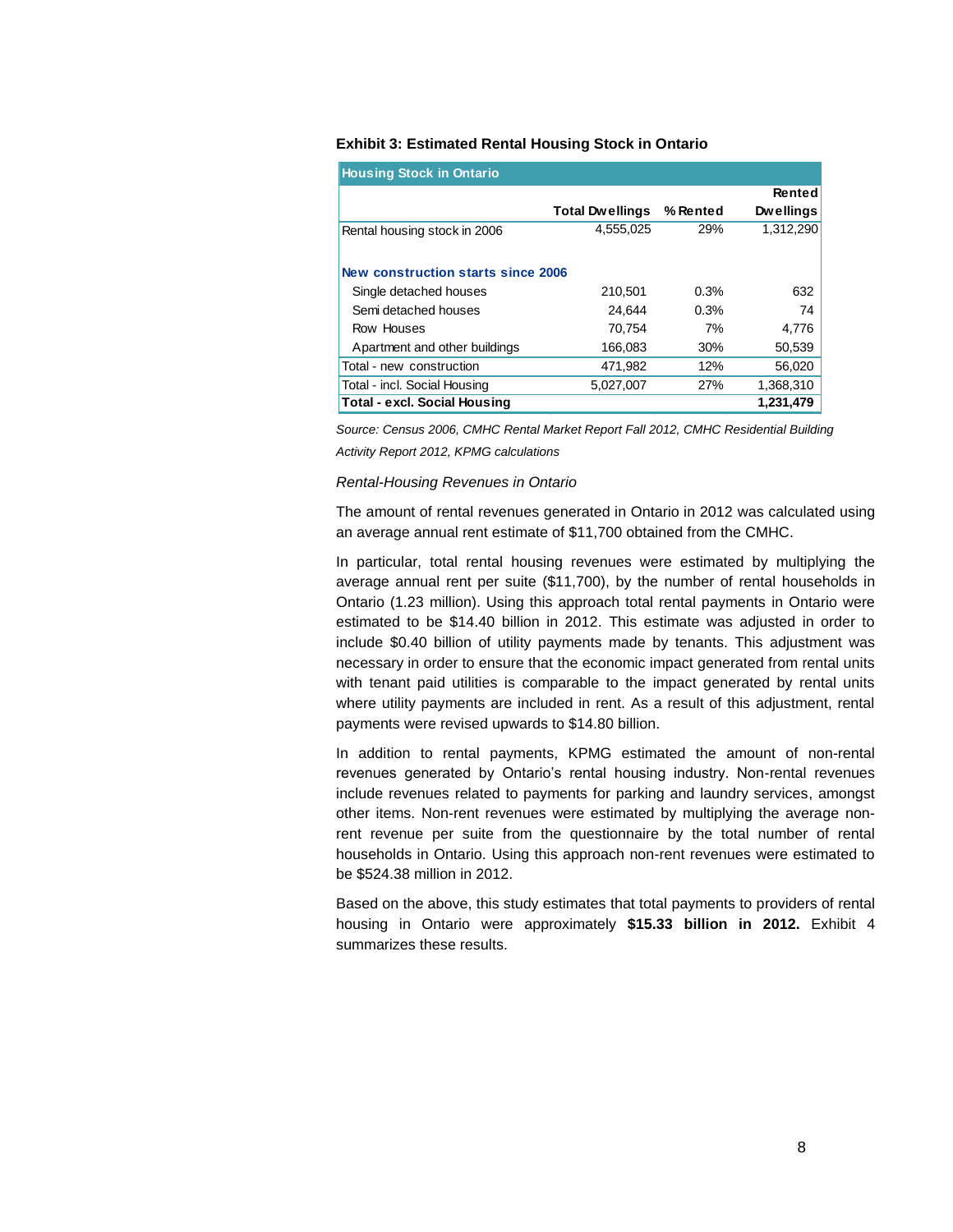### **Exhibit 4 : Estimated Size of the Rental-Housing Industry in Ontario**

| <b>Revenues of Rental Housing Providers of Ontario (\$ millions)</b> |         |
|----------------------------------------------------------------------|---------|
|                                                                      | Total I |
| Rental Revenues (Note 1)                                             | 14.808  |
| Non-Rental Revenues                                                  | 524     |
| <b>Total</b>                                                         | 15.333  |

*Note 1: Includes \$385 million of utility payments made by tenants*

*Source: Statistics Canada 2006 PUMF and 2011 Census of Canada – Topic-based tabulations, Questionnaire data and KPMG calculations*

### **E. Capital Expenditures for Ontario's Rental-Housing Industry**

Statistics Canada categorizes capital expenditures for residential structures as either: (i) new residential construction; or (ii) capitalized renovations. This study estimates that total capital expenditures for Ontario's housing industry amounted to **\$4.53 billion in 2012**. A detailed description of how this amount was derived is provided in the two sub-sections that follow.

#### *New Residential Construction*

Based on CANSIM data, capital expenditures on new construction for the entire residential housing industry in Ontario amounted to \$14.92 billion in 2012. This amount includes expenditures on both owner-occupied dwellings and on dwellings that are or will be rented out. Hence, we needed to develop an estimate of the share of expenditures related to rental housing. We did this by multiplying CANSIM's estimate of expenditures on residential housing construction by the share of new rental housing starts as a proportion of total construction starts since 2006 (estimated to be approximately 12 percent and is described in Exhibit 3). This resulted in an estimate of \$1.77 billion as shown in Exhibit 5.

### **Exhibit 5: Estimated Expenditures on New Construction of Rental Housing in Ontario**

| New Residential Housing Construction in Ontario (\$ millions) |                                                                  |                                                                |                                                                     |  |  |
|---------------------------------------------------------------|------------------------------------------------------------------|----------------------------------------------------------------|---------------------------------------------------------------------|--|--|
|                                                               | <b>Residential</b><br><b>Construction</b><br><b>Expenditures</b> | % of New<br><b>Construction on</b><br><b>Rental Properties</b> | <b>Rental Housing</b><br><b>Construction</b><br><b>Expenditures</b> |  |  |
| <b>Total</b>                                                  | 14.921                                                           | 12%                                                            | 1,771                                                               |  |  |

*Source: CMHC Rental Market Report, Fall, 2012, CANSIM Table 029-0040 and KPMG Calculations* 

#### *Capitalized Renovations*

The amount of expenditures allocated to capitalized renovations in Ontario's rental housing industry were estimated using questionnaire responses. The questionnaire data on capitalized renovations was considered more accurate than data obtained from CANSIM, which required a series of adjustments in order to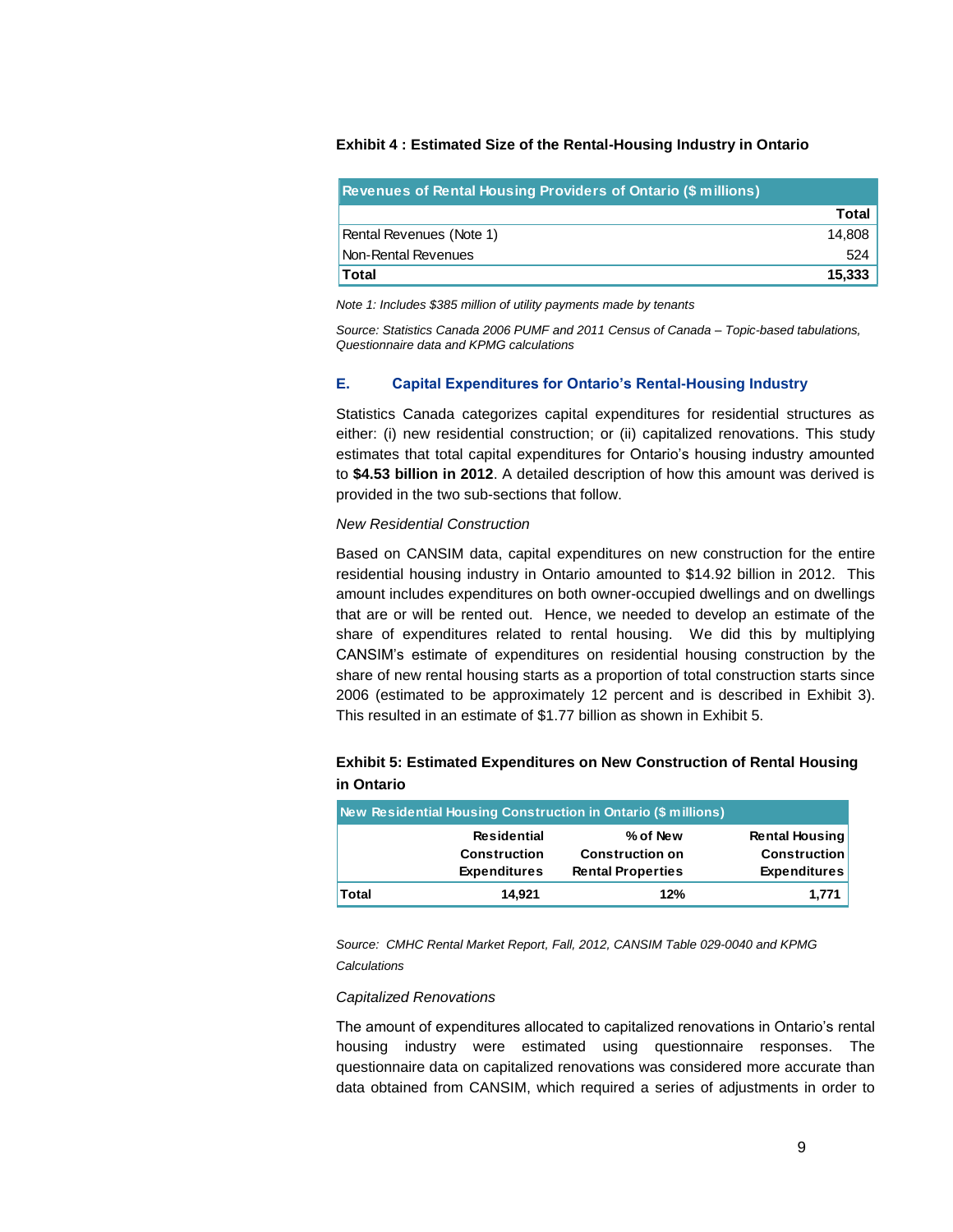separate the rental housing and non-rental housing components of capitalized renovation expenditures.

The questionnaire data indicates that the average annual per suite expenditure on capitalized renovations was \$2,243 in 2012. This amount was then multiplied by the number of rental households in Ontario (1.23 million) in order to derive an estimate of the aggregate spending on capitalized renovations in the industry. Using this approach, capitalized renovations in Ontario's rental housing industry were estimated to amount to \$2.76 billion.

Exhibit 6 summarizes the capital expenditure estimates developed for this study.

### **Exhibit 6: Overview of Residential Housing Industry's Capital Expenditures**

| Overview of Rental Housing Capital Expenditures in Ontario (\$ millions) |       |
|--------------------------------------------------------------------------|-------|
| New Rental Housing Construction                                          | 1,771 |
| <b>Capitalized Renovations</b>                                           | 2,762 |
| <b>Total</b>                                                             | 4.533 |

### **F. Adjustments in Inputs to Statistics Canada**

Some adjustments to Statistics Canada's I/O model were required in order to account for higher utility costs in Ontario relative to the rest of Canada. This is inpart due to the fact that the I/O model uses national averages to approximate spending in Ontario's rental housing industry. In particular, Statistics Canada's I/O model initially allocated four percent of operating expenses in Ontario's rental housing industry towards utilities. This share was revised upwards to 20 percent and allocations among utilities changed based on the results of the questionnaire. Changes reflect the significantly higher cost of electricity in Ontario relative to most other provinces, the prevalence of air conditioning loads, the role of natural gas in heating and domestic hot water production, the larger share of high-density housing in Ontario relative to other Provinces as well as higher shares of bulk metered rental properties in Ontario. In order to allocate a greater percentage share towards utilities, the shares of other inputs was decreased by an equal amount. Exhibit 7 provides a summary of these changes.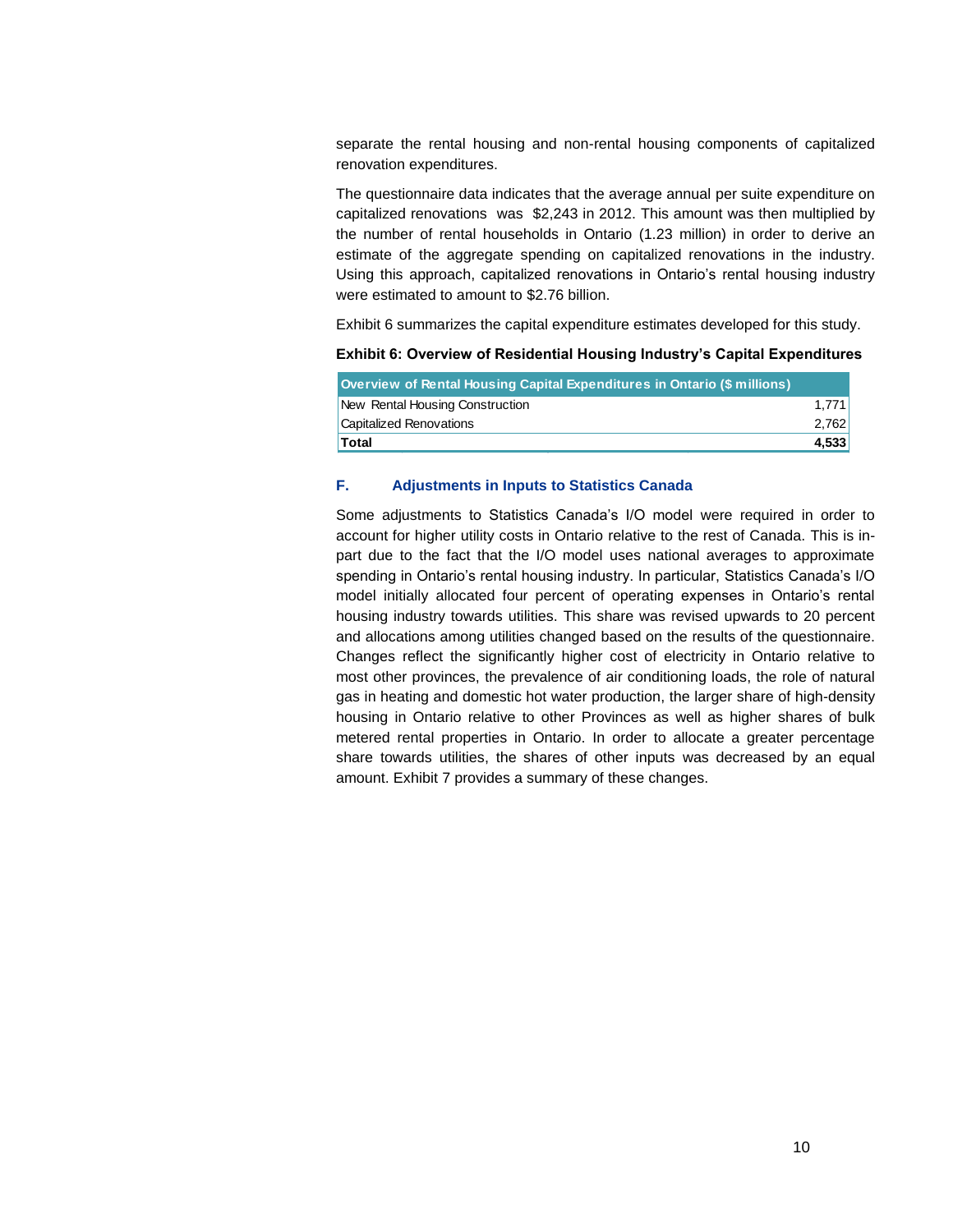|                                                           | Input<br><b>Pattern</b> | <b>Modified Input</b><br><b>Pattern</b> | Change   |
|-----------------------------------------------------------|-------------------------|-----------------------------------------|----------|
| <b>Utilities</b>                                          |                         |                                         |          |
| Electricity                                               | 1.6%                    | 8.1%                                    | 6.5%     |
| Sew age and dirty water disposal and<br>cleaning services | 0.3%                    | 4.9%                                    | 4.6%     |
| Natural gas distribution                                  | 0.0%                    | 2.6%                                    | 2.6%     |
| Natural gas                                               | 1.9%                    | 4.0%                                    | 2.1%     |
| <b>Total utilities</b>                                    | 3.8%                    | 19.6%                                   | 15.8%    |
| <b>Other</b>                                              |                         |                                         |          |
| Repair construction services                              | 6.9%                    | 5.8%                                    | $-1.1%$  |
| Mixed income                                              | 5.6%                    | 4.6%                                    | $-0.9%$  |
| Wages and salaries                                        | 5.2%                    | 4.4%                                    | $-0.9%$  |
| Services to buildings and dw ellings                      | 4.2%                    | 3.5%                                    | $-0.7%$  |
| Services related to real estate                           | 3.2%                    | 2.7%                                    | $-0.5%$  |
| Repair and maintenance                                    | 2.9%                    | 2.4%                                    | $-0.5%$  |
| Holding company services and other                        |                         |                                         |          |
| financial investment and related                          | 2.0%                    | 1.7%                                    | $-0.3%$  |
| activities                                                |                         |                                         |          |
| <b>Miscellaneous</b>                                      | 66.1%                   | 55.3%                                   | $-10.9%$ |
| <b>Total other</b>                                        | 96.2%                   | 80.4%                                   | $-15.8%$ |
| Total                                                     | 100.0%                  | 100.0%                                  | 0.0%     |

## **Exhibit 7: Summary of Adjustments in Inputs to I/O Model**

*Source: Statistics Canada 2009 I/O model and FRPO member questionnaire responses*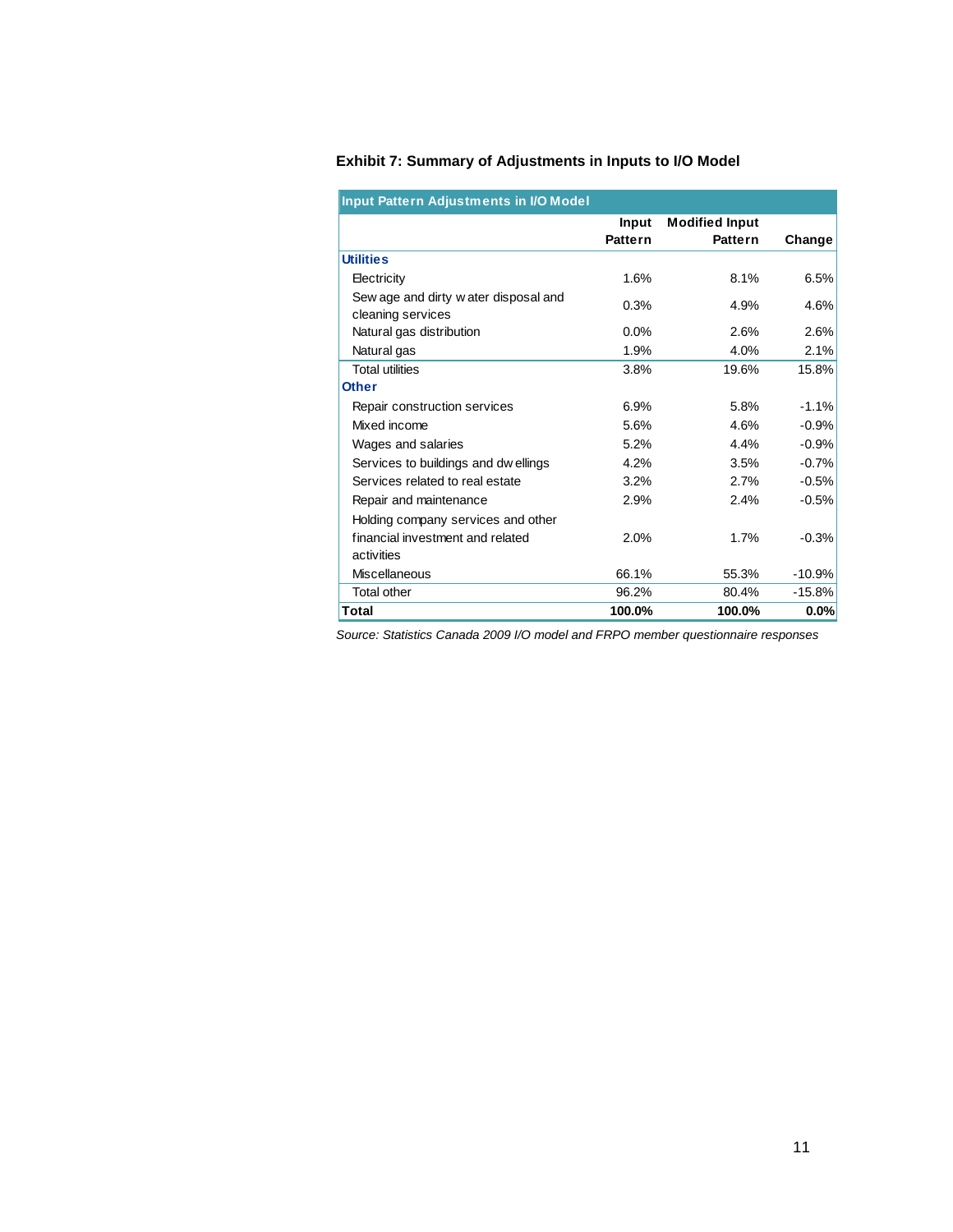## <span id="page-13-0"></span>4. Economic Impact of Ontario's Rental Housing **Industry**

This study estimates that, in 2012, Ontario's rental housing industry :

- Contributed **\$18.30 billion to Ontario's GDP and \$1.92 billion to the GDPs of other Provinces**.
- $\checkmark$  Generated labour income, which includes **salary payments and other employment benefits, of \$8.29 billion in Ontario**  and \$0.96 billion in other provinces.
- Generated **146,534 Full –Time Employment positions in Ontario** and 16,808 elsewhere in Canada.
- $\sqrt{\phantom{a}}$  Resulted in **government revenues of \$7.00 billion. Of this amount \$6.45 billion was collected in Ontario**.
- Produced **total gross output of \$34.93 billion in Ontario**  and \$3.63 billion in other Provinces.

This section provides estimates of the impact of Ontario's rental housing industry on :

- GDP;
- Labour Income and Employment;
- Government Revenue; and
- Gross Output.

It is important to note that the economic impacts presented in this study cover both the rental revenues and capital expenditures of Ontario's rental housing industry. As previously indicated, the economic impacts described in this report assume that Ontario's rental housing industry generates approximately \$19.86 billion worth of annual rental and non-rental revenues and capital expenditures. Of this amount, \$15.33 billion is attributable to rental and non-rental revenues and \$4.53 billion is attributable to capital expenditures. Please consult Section 3 of this report for more detail about how these amounts were derived.

The economic impacts presented in this section are separated into direct, indirect and induced economic impacts. A brief overview of each type of impact is provided below.

**Direct impact:** measures the impact generated by an additional expenditure, as a result of activities within the industry in which the economic shock occurs.

**Indirect Impact:** measures the change related to inter-industry purchases as other industries respond to the new demands of the directly affected industries. This includes changes in output further-up the production stream, since each of the products purchased will require the production of various inputs.

**Induced Impact:** measures the changes in the production of goods and services in response to consumer expenditures induced by changes to household incomes (for example increases in wages) generated by the direct and indirect impacts.

In order to provide context on the economic impacts presented in this report a comparison with other industries is provided in Sub-Section E below. Of note, the Rental Housing industry generates a larger economic impact than the Aerospace and Defense industries in Ontario. Further, based on this study approximately 3 percent of Ontario's GDP was attributable to the Rental Housing industry in 2012. Please consult Exhibit 17 for more detail on how the economic impacts estimated in this study compare to other sectors.

## **A. GDP Impact**

This section summarizes the impact of Ontario's rental housing industry on the GDP of Ontario and Canada.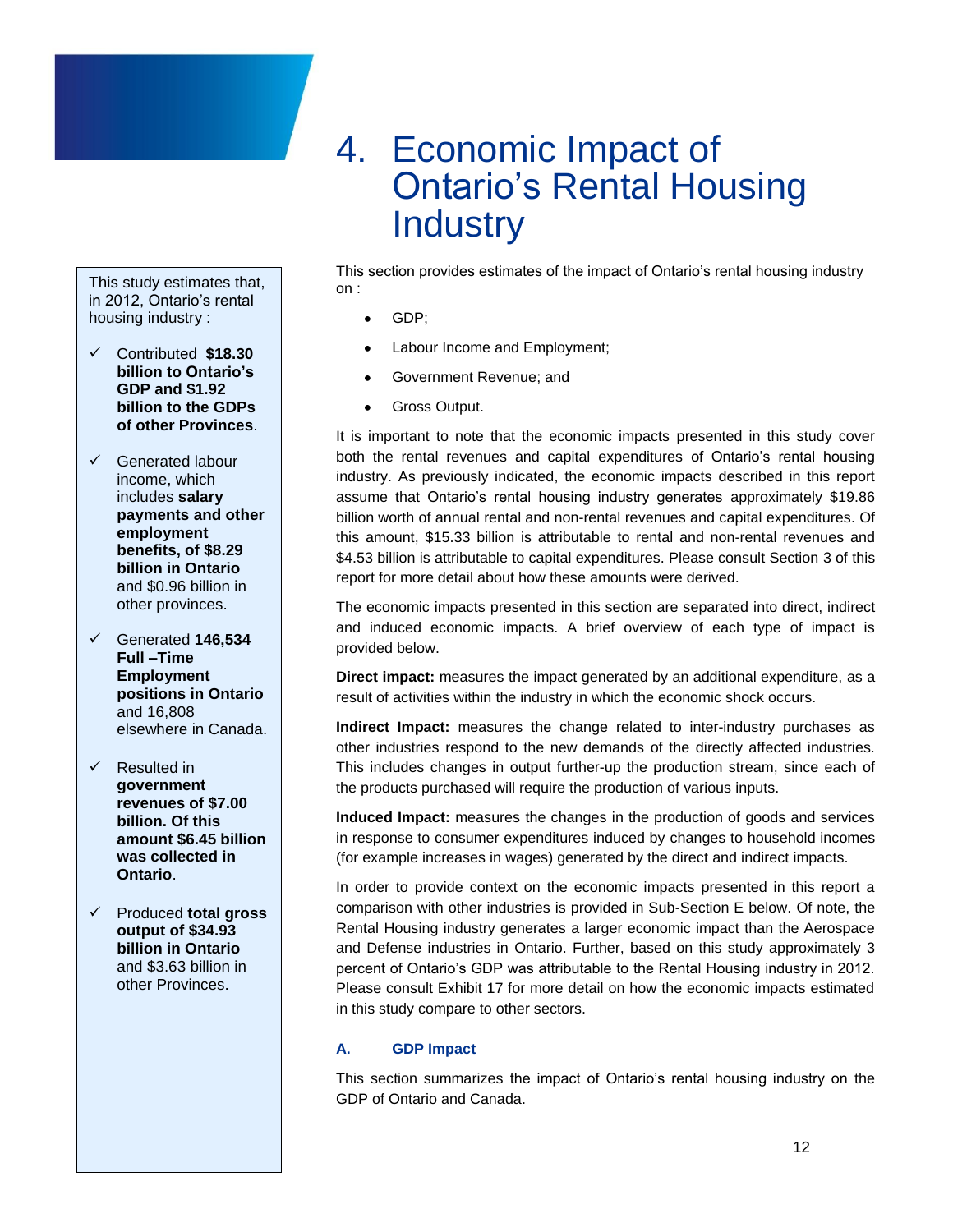This study estimates that Ontario's rental housing industry contributes approximately \$20.22 billion to Canada's GDP. Of this impact, \$18.30 billion or approximately 90 percent occurs in Ontario. The remaining \$1.92 billion, or 10 percent, accrue to other provinces. Exhibit 8 below provides an overview of the direct, indirect and induced impact of Ontario's rental housing industry on the GDP of Ontario and the rest of Canada.

### **Exhibit 8 : GDP Impact of Ontario's Rental Housing Industry**

| <b>GDP Impact of Ontario's Rental Housing Industry (\$ millions)</b> |         |     |       |                          |        |  |  |
|----------------------------------------------------------------------|---------|-----|-------|--------------------------|--------|--|--|
|                                                                      | Ontario | %   | Other | %                        | Total  |  |  |
| Direct                                                               | 9.723   | 48% | ۰     | $\overline{\phantom{a}}$ | 9,723  |  |  |
| Indirect                                                             | 6.157   | 30% | 1.249 | 6%                       | 7,406  |  |  |
| Induced                                                              | 2.423   | 12% | 674   | 3%                       | 3,097  |  |  |
| <b>Total</b>                                                         | 18.303  | 90% | 1.922 | 10%                      | 20.226 |  |  |

*Source: Statistics Canada I/O model, KPMG calculations*

Exhibit 9 provides a breakdown of the GDP impact by industry. As indicated in the exhibit, the industry sectors that are most affected by Ontario's rental housing industry include : the Lessors of Real Estate sector (which includes property management employees); the Residential Construction sector; the Utilities sector; and the Repair Construction sector. The biggest economic impacts occur within Ontario's Rental Housing sector, which is not surprising as the majority of salaries and other expenditures accrue within that sector. Likewise, the large impacts on the Residential Building Construction and Electric Power Generation, Transmission and Distribution sector is expected as both sectors represent important inputs in the Rental Housing industry's expense structure.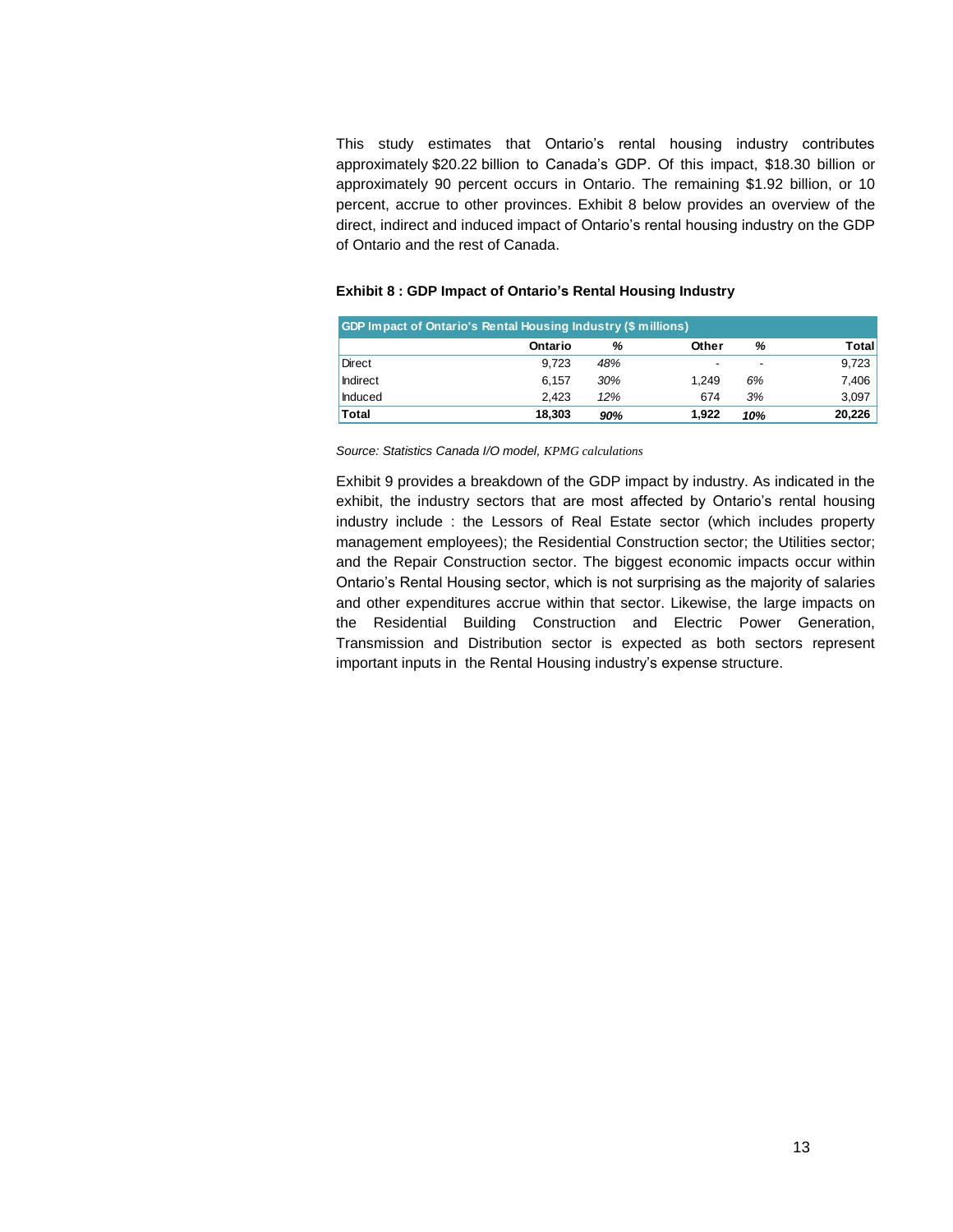### **Exhibit 9 : GDP Impact of Ontario's Rental Housing Industry**

| GDP Impact of Ontario's Rental Housing Industry by sector (\$ millions)            |         |       |          |       |  |  |  |
|------------------------------------------------------------------------------------|---------|-------|----------|-------|--|--|--|
| <b>Industry Sector</b>                                                             | Ontario | Other | Total    | %     |  |  |  |
| Lessors of real estate                                                             | 7,576   | 41    | 7,616.11 | 38%   |  |  |  |
| Residential building construction                                                  | 2,487   | 0     | 2,486.63 | 12%   |  |  |  |
| Electric pow er generation, transmission<br>and distribution                       | 724     | 76    | 799.93   | 4%    |  |  |  |
| Repair construction                                                                | 628     | 20    | 647.12   | 3%    |  |  |  |
| Other municipal government services                                                | 570     | 11    | 580.85   | 3%    |  |  |  |
| Ow ner-occupied dw ellings                                                         | 539     | 75    | 613.90   | 3%    |  |  |  |
| Banking and other depository credit<br>intermediation                              | 484     | 62    | 546.69   | 3%    |  |  |  |
| Services to buildings and dwellings                                                | 315     | 16    | 331.78   | 2%    |  |  |  |
| Offices of real estate agents and brokers<br>and activities related to real estate | 236     | 6     | 241.48   | 1%    |  |  |  |
| Natural gas distribution                                                           | 214     | 4     | 217.99   | $1\%$ |  |  |  |
| Telecommunications                                                                 | 193     | 53    | 246.11   | 1%    |  |  |  |
| Insurance carriers                                                                 | 193     | 24    | 216.35   | 1%    |  |  |  |
| Other                                                                              | 4,145   | 1,536 | 5,680.61 | 28%   |  |  |  |
| Total                                                                              | 18,303  | 1.922 | 20.226   | 100%  |  |  |  |

*Source: Statistics Canada I/O model, KPMG calculations*

### **B. Labour Income and Employment Impact**

This section reviews the labour income and employment impacts associated with Ontario's rental housing industry. For the purposes of this study, Labour Income is defined as all compensation paid to employees including wages and employerpaid social contributions. It should also be noted that the employment impact described in this section is measured in Full-Time Equivalent (FTE) positions.

As indicated in Exhibit 10, it is estimated that total labour income generated by the rental housing industry is \$9.25 billion. Of this impact approximately \$8.29 billion, or 90 percent is generated within Ontario. The remaining \$0.95 billion or 10 percent is generated in other provinces.

| Exhibit 10: Labour Income Impact of Ontario's Rental Housing Industry |  |  |
|-----------------------------------------------------------------------|--|--|
|-----------------------------------------------------------------------|--|--|

| Labour Income Impact of Ontario's Rental Housing Industry (\$ millions)         |         |     |       |     |              |      |  |
|---------------------------------------------------------------------------------|---------|-----|-------|-----|--------------|------|--|
|                                                                                 | Ontario | ℅   | Other | ℅   | <b>Total</b> | %    |  |
| Direct                                                                          | 3.082   | 33% |       |     | 3.082        | 33%  |  |
| <b>Indirect</b>                                                                 | 4.056   | 44% | 632   | 7%  | 4,688        | 51%  |  |
| Induced                                                                         | 1,160   | 13% | 326   | 4%  | 1,486        | 16%  |  |
| Total Labour Income                                                             | 8,297   | 90% | 958   | 10% | 9,256        | 100% |  |
| Source: Statistics Canada I/O model, KPMG calculations                          |         |     |       |     |              |      |  |
| This study estimates that the rental housing industry generates 163,343 FTE     |         |     |       |     |              |      |  |
| positions, of which 146,534 or 90 percent are located in Ontario and another    |         |     |       |     |              |      |  |
| 16,808 positions are located outside of the province. The employment multiplier |         |     |       |     |              |      |  |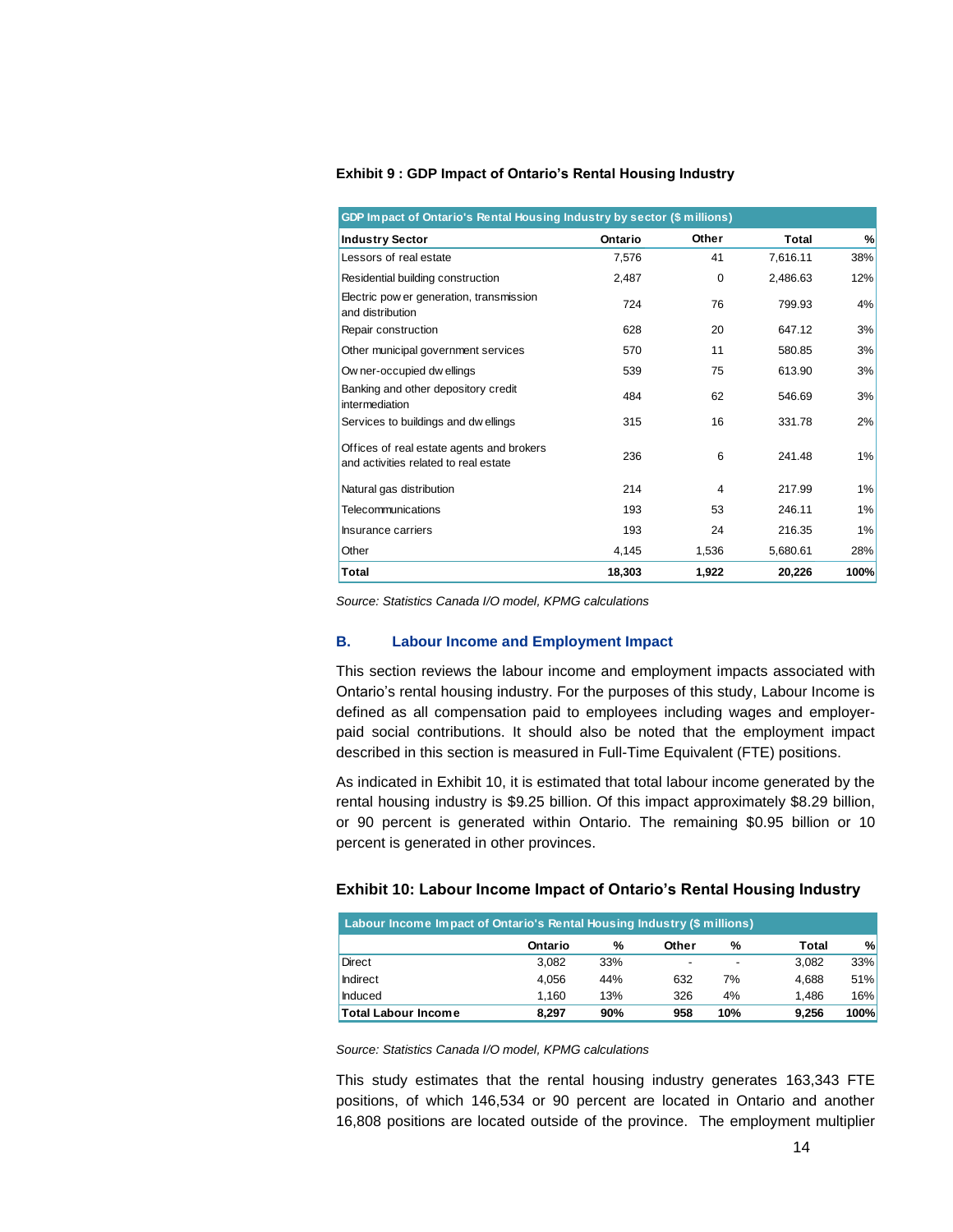of 2.7 indicates that for each direct employee the industry supports about two employees outside of Ontario's rental housing industry.

Further, It is estimated that the average wage associated with one of these positions in Ontario is \$56,600. This estimate was derived by dividing Labour Income by the number of FTE positions that are generated by the industry. Exhibit 11 outlines further detail on the employment impact.

| <b>Employment Impact of Ontario's Rental Housing Industry (FTEs)</b> |         |     |        |     |              |      |
|----------------------------------------------------------------------|---------|-----|--------|-----|--------------|------|
|                                                                      | Ontario | %   | Other  | %   | <b>Total</b> | %    |
| Direct                                                               | 54.208  | 33% |        |     | 54,208       | 33%  |
| Indirect                                                             | 68,836  | 42% | 10,093 | 6%  | 78,928       | 48%  |
| Induced                                                              | 23.491  | 14% | 6,716  | 4%  | 30.206       | 18%  |
| Total Employment                                                     | 146,534 | 90% | 16,808 | 10% | 163,343      | 100% |
| Total Labour Income (\$ billion                                      | 8.3     |     | 0.9    |     | 9.3          |      |
| Average Wage                                                         | 56,600  |     | 57,000 |     | 56,700       |      |
| <b>Employment Multiplier</b>                                         | 2.7     |     |        |     |              |      |

### **Exhibit 11: Employment Impact of Ontario's Rental Housing Industry**

*Source: Statistics Canada I/O model, KPMG calculations*

A sector breakdown of the employment impact of Ontario's Housing industry is provided in Exhibit 12. As indicated below, the largest employment impacts from Ontario's Rental Housing occur in the Lessors of Real Estate sector and the Residential Construction sector. Of note, the FTE estimate for the Other Municipal Government Services sector includes employees at the Landlord and Tenant Board as well as certain staff at the Ministry of Municipal Affairs and Housing. The FTE results generally align with the results presented in Exhibit 9 on the GDP impacts of the industry.

### **Exhibit 12: Employment Impact of Ontario's Rental Housing Industry by Sector**

| Employment Impact of Ontario's Rental Housing Industry by Sector (FTEs)      |         |        |         |      |  |  |
|------------------------------------------------------------------------------|---------|--------|---------|------|--|--|
| <b>Industry Sector</b>                                                       | Ontario | Other  | Total   | %    |  |  |
| Finance, insurance, real estate, rental and<br>leasing and holding companies | 34,826  | 1,442  | 36,268  | 22%  |  |  |
| Residential construction                                                     | 30,633  |        | 30,633  | 19%  |  |  |
| Administrative and support, w aste<br>management and remediation services    | 14,538  | 1,592  | 16,131  | 10%  |  |  |
| Repair construction                                                          | 9,402   | 266    | 9,668   | 6%   |  |  |
| Retail trade                                                                 | 8,734   | 1,641  | 10,375  | 6%   |  |  |
| Professional, scientific and technical<br>services                           | 8,354   | 1,301  | 9,655   | 6%   |  |  |
| Manufacturing                                                                | 8,247   | 3,274  | 11,521  | 7%   |  |  |
| Other municipal government services                                          | 5,847   | 109    | 5,956   | 4%   |  |  |
| <b>Utilities</b>                                                             | 4,280   | 173    | 4,452   | 3%   |  |  |
| Wholesale trade                                                              | 4,006   | 1,105  | 5,111   | 3%   |  |  |
| Other                                                                        | 17,667  | 5,905  | 23,572  | 14%  |  |  |
| Total                                                                        | 146,534 | 16,809 | 163,343 | 100% |  |  |

*Source: Statistics Canada I/O model, KPMG calculations*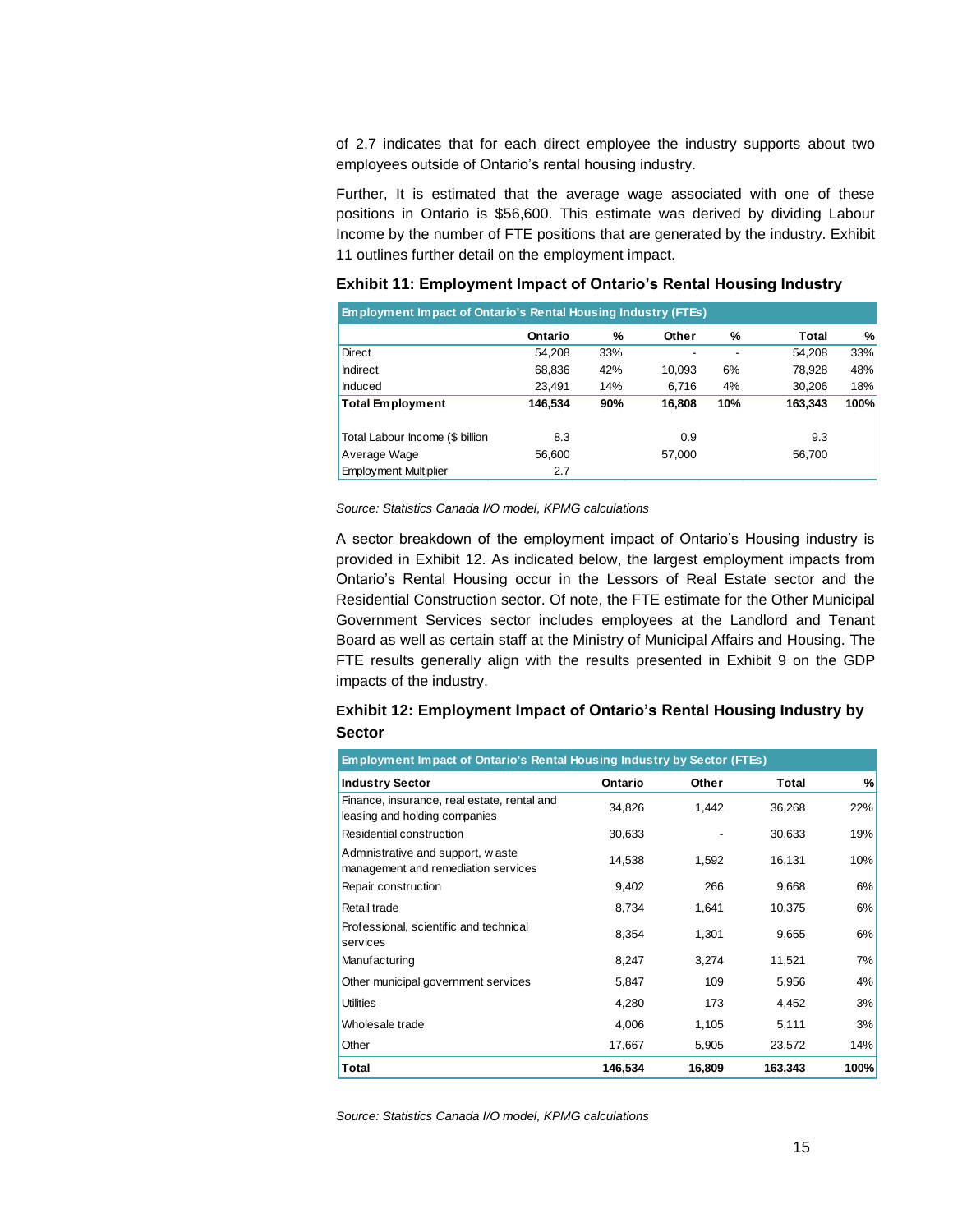### **C. Government Revenue**

This section summarizes government revenues generated by Ontario's rental housing industry and is divided into two parts. The first, summarizes government revenues generated by taxes on products and taxes on production; the second, provides an estimate of the income tax revenues and deductions at source generated by Ontario's rental housing industry.

### *Taxes on Products and Taxes on Production*

For the purposes of this study, taxes on products cover sales taxes, gas taxes, excise taxes and custom duties amongst other items. Whereas, taxes on production include property taxes, business taxes, licensing and permitting fees amongst other items.

It is estimated that the rental housing industry in Ontario generates approximately \$3.73 billion of taxes on products and taxes on production. Of this amount, \$3.58 billion, or 96 percent, is collected in Ontario and \$160 million is collected outside the province. Further, of the \$3.73 billion of taxes on products and production, \$2.79 billion accrue from the payment of taxes on production in Ontario. This reflects the large payments of property taxes made by the rental housing industry, which are included in taxes on production. Unfortunately, StatsCan's I/O model does not separate property taxes from other taxes on production.

Exhibit 13 provides a breakdown of the government revenues generated by taxes on products and production.

| Exhibit 13: Impact on Taxes on Products and Taxes on Production of |  |
|--------------------------------------------------------------------|--|
| <b>Ontario's Rental Housing Industry</b>                           |  |

| Taxes on Products and Taxes on Production Generated by Ontario's Rental Housing |         |       |       |       |              |      |
|---------------------------------------------------------------------------------|---------|-------|-------|-------|--------------|------|
| <b>Industry (\$ millions)</b>                                                   |         |       |       |       |              |      |
|                                                                                 | Ontario | ℅     | Other | %     | <b>Total</b> | %    |
| <b>Taxes on Products - Provincial</b>                                           |         |       |       |       |              |      |
| Provincial sales tax                                                            | 420     | 11%   | 17    | 0%    | 437          | 12%  |
| Provincial gas tax                                                              | 55      | 1%    | 12    | $0\%$ | 64           | 2%   |
| Provincial trading profits                                                      | 40      | 1%    | 13    | 0%    | 50           | 1%   |
| Other Provincial taxes on<br>products                                           | 27      | 1%    | 12    | 0%    | 36           | 1%   |
| <b>Total Provincial</b>                                                         | 543     | 15%   | 53    | 1%    | 587          | 16%  |
| <b>Taxes on Products - Federal</b>                                              |         |       |       |       |              |      |
| Federal sales tax (GST and<br>HST)                                              | 165     | 4%    | 17    | 0%    | 182          | 5%   |
| Federal gas tax                                                                 | 39      | 1%    | 6     | 0%    | 45           | 1%   |
| Federal duty tax                                                                | 16      | $0\%$ | 3     | 0%    | 19           | 0%   |
| Other Federal taxes on<br>products                                              | 25      | 1%    | 3     | 0%    | 28           | 1%   |
| <b>Total Federal</b>                                                            | 244     | 7%    | 29    | 1%    | 274          | 7%   |
| <b>Taxes on Production</b>                                                      |         |       |       |       |              |      |
| Total (Note 1)                                                                  | 2.799   | 75%   | 78    | 2%    | 2,877        | 77%  |
| Total                                                                           | 3,586   | 96%   | 160   | 4%    | 3,738        | 100% |

*Note 1: includes property taxes*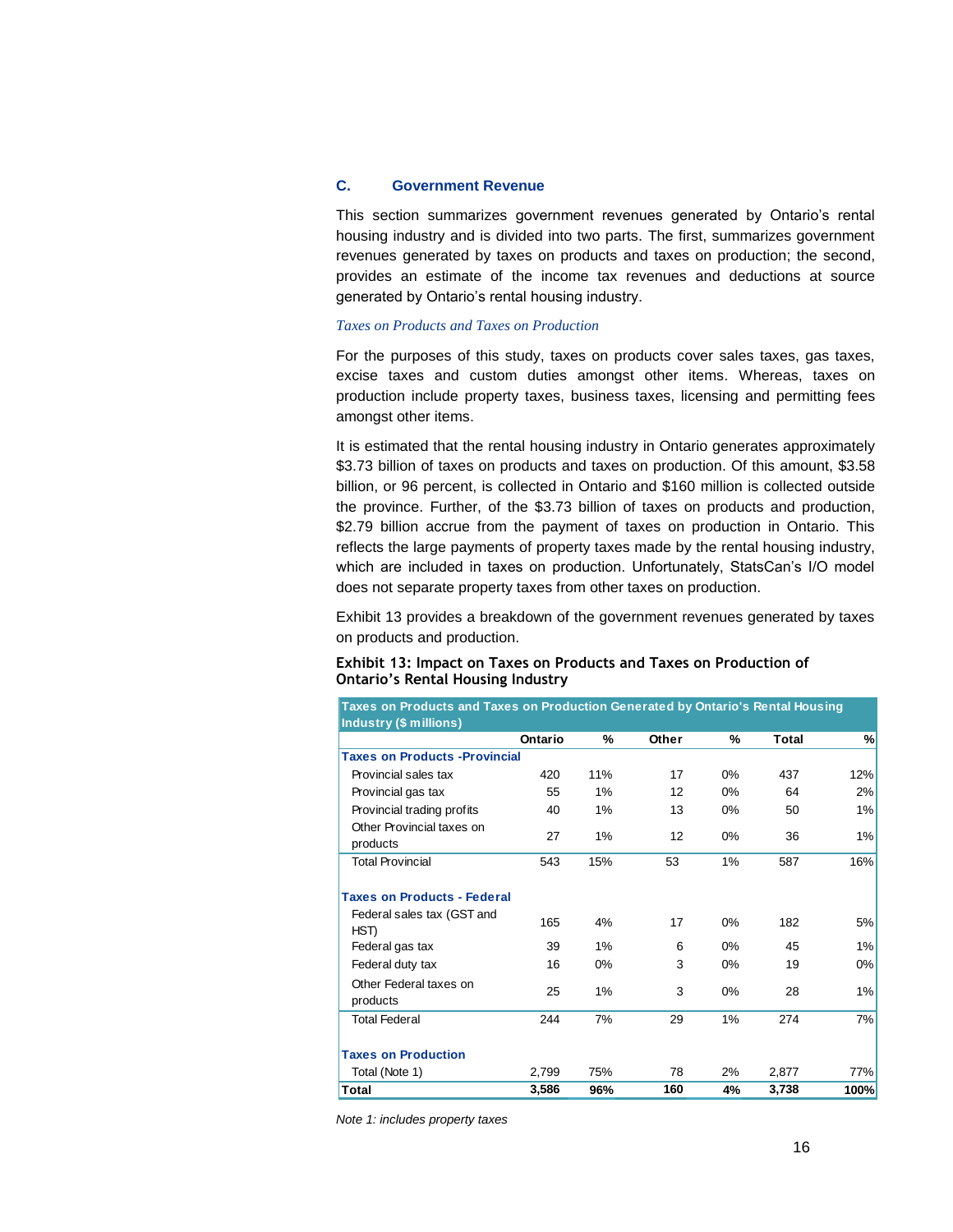#### *Source: Statistics Canada I/O model, KPMG calculations*

#### *Taxes on Salaries and Deduction at Source*

It is estimated that the rental housing industry generates about \$2.18 billion in personal income taxes, of which \$640 million accrue to the Government of Ontario and \$1.54 billion to the Government of Canada. The majority of this income tax, or 66 percent, is collected in Ontario. It is also estimated that the rental housing industry generates total CPP contributions of \$753 million, EI contributions of \$326 million and QPIP contributions of \$5 million. Exhibit 14 provides more detail.

The calculation of personal income tax and deductions at source is based on the number of employment positions generated by Ontario's rental housing industry multiplied by the average salary in the industry. The appropriate tax rates for each province as well as CPP, QPIP and EI rates were then applied to the average salary estimate to generate an estimate of federal and provincial income tax revenues as well as deductions at source.

| Taxes on Salaries Generated by Ontario's Rental Housing Industry (\$ millions) |         |      |                |      |       |      |
|--------------------------------------------------------------------------------|---------|------|----------------|------|-------|------|
|                                                                                | Ontario | %    | Other          | %    | Total | %    |
| Provincial Income Tax                                                          | 525     | 18%  | 115            | 30%  | 640   | 20%  |
| Federal Income Tax                                                             | 1,387   | 48%  | 161            | 41%  | 1,548 | 47%  |
| Total Income Tax                                                               | 1,912   | 66%  | 276            | 71%  | 2,188 | 67%  |
|                                                                                |         |      |                |      |       |      |
| CPP - Employee                                                                 | 338     | 12%  | 39             | 10%  | 377   | 12%  |
| CPP - Employer                                                                 | 338     | 12%  | 39             | 10%  | 377   | 12%  |
| <b>Total CPP</b>                                                               | 676     | 23%  | 77             | 20%  | 753   | 23%  |
|                                                                                |         |      |                |      |       |      |
| EI - Employee                                                                  | 123     | 4%   | 13             | 3%   | 136   | 4%   |
| El - Employer                                                                  | 172     | 6%   | 18             | 5%   | 190   | 6%   |
| Total El                                                                       | 295     | 10%  | 31             | 8%   | 326   | 10%  |
|                                                                                |         |      |                |      |       |      |
| QPIP - Employee                                                                |         |      | $\overline{2}$ | 0.5% | 2     | 0.1% |
| QPIP - Employer                                                                |         |      | 3              | 0.7% | 3     | 0.1% |
| <b>Total QPIP</b>                                                              |         |      | 5              | 1.2% | 5     | 0.1% |
| Total                                                                          | 2,883   | 100% | 389            | 100% | 3,272 | 100% |

## **Exhibit 14: Impact on Taxes on Salaries and deductions at source of Ontario's Rental Housing Industry**

*Tables (KPMG), KPMG calculations*

### **D. Gross Output**

This section provides an overview of the gross output i.e. the total value of the goods and services produced by Ontario's rental housing industry. It is important to note that intermediate purchases from other industries are not netted out in measures of gross output. As such, the gross output of an industry is significantly greater than its GDP impact.

This study estimates that Ontario's rental housing industry generates about \$38.55 billion of gross output. Of this amount, \$34.92 billion, or 91 percent, is generated in Ontario and \$3.63 billion is generated outside of the province. Exhibit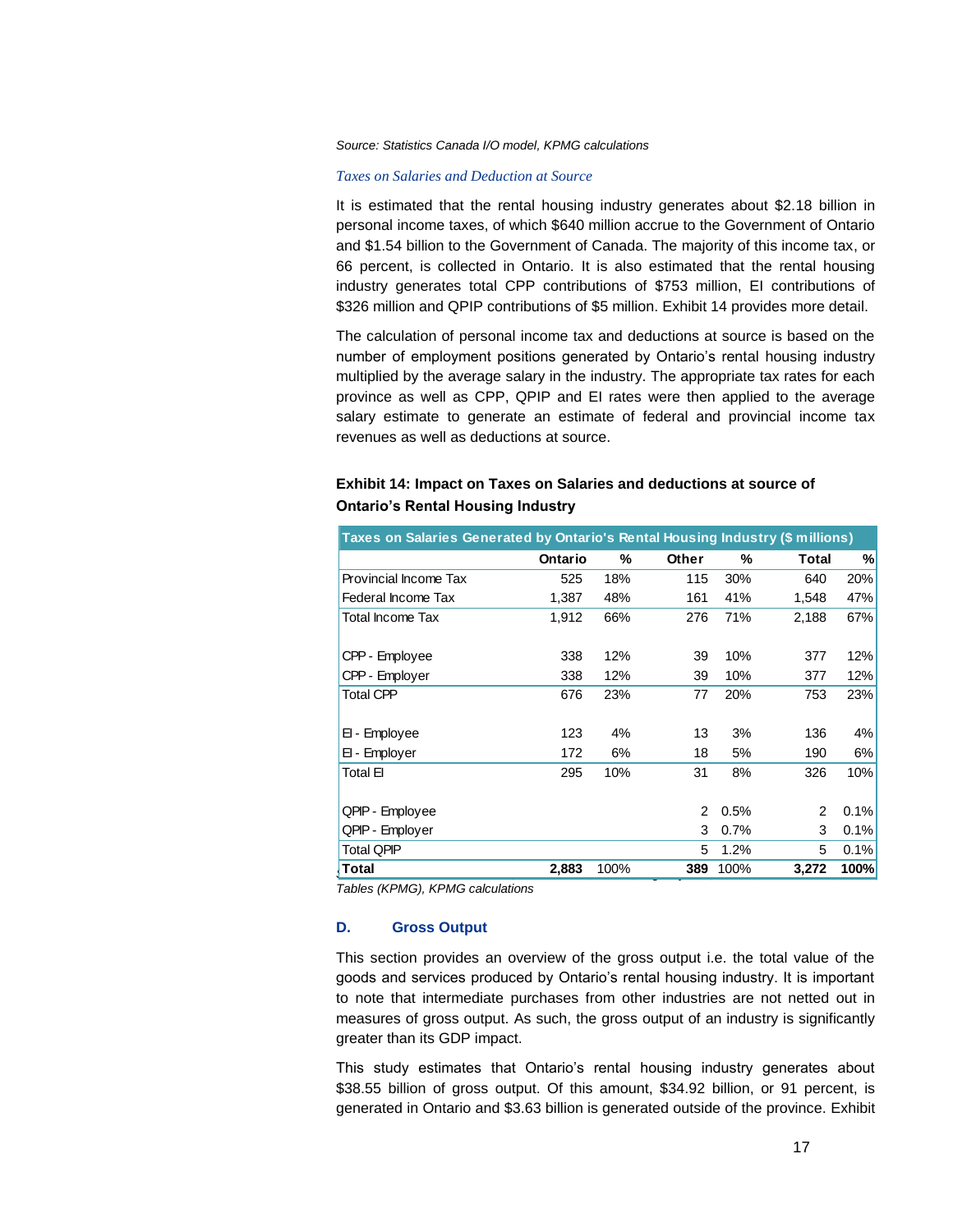15 provides a detailed breakdown of the gross output of the industry by direct, induced and indirect impact.

| Gross Output Impact of Ontario's Rental Housing Industry (\$ millions) |         |     |       |                          |        |      |
|------------------------------------------------------------------------|---------|-----|-------|--------------------------|--------|------|
|                                                                        | Ontario | %   | Other | %                        | Total  | %    |
| Direct                                                                 | 19.865  | 52% | ۰     | $\overline{\phantom{0}}$ | 19.865 | 52%  |
| <b>Indirect</b>                                                        | 10.969  | 28% | 2.382 | 6%                       | 13.353 | 35%  |
| <b>Induced</b>                                                         | 4.091   | 11% | 1.248 | 3%                       | 5.339  | 14%  |
| <b>Total</b>                                                           | 34.925  | 91% | 3,630 | 9%                       | 38,556 | 100% |

**Exhibit 15: Gross Output Impact of Ontario's Rental Housing Industry**

*Source: Statistics Canada I/O model, KPMG calculations*

A breakdown by commodity sector of the gross output produced by Ontario's rental housing industry is provided in Exhibit 16. As indicated below, the commodity sectors in which the greatest gross-output impacts are observed include: the Rental of Residential Real Estate sector, the Residential Construction sector; the Utilities sector; and the Repair and Construction Services sector. Combined, these commodities account for approximately 55 percent of the gross output impact of Ontario's rental housing industry.

### **Exhibit 16: Gross Output Impact of Ontario's Rental Housing Industry by Sector**

| Gross Output Impact of Ontario's Rental Housing Industry (\$ millions)            |         |                |        |      |  |  |
|-----------------------------------------------------------------------------------|---------|----------------|--------|------|--|--|
| <b>Commodity Sector</b>                                                           | Ontario | Other          | Total  | %    |  |  |
| Rental of residential real estate                                                 | 14,197  | 31             | 14,228 | 37%  |  |  |
| Residential construction                                                          | 5,865   |                | 5,865  | 15%  |  |  |
| Electricity                                                                       | 1,207   | 92             | 1,299  | 3%   |  |  |
| Repair construction services                                                      | 986     | 38             | 1,024  | 3%   |  |  |
| Sew age and dirty water disposal and<br>cleaning services                         | 711     | $\overline{2}$ | 713    | 2%   |  |  |
| Retail margins                                                                    | 681     | 107            | 788    | 2%   |  |  |
| Imputed rental of ow ner-occupied dw ellings                                      | 624     | 86             | 710    | 2%   |  |  |
| Services to buildings and dw ellings                                              | 596     | 31             | 627    | 2%   |  |  |
| Wholesale margins                                                                 | 544     | 152            | 696    | 2%   |  |  |
| Holding company services and other<br>financial investment and related activities | 464     | 60             | 525    | 1%   |  |  |
| Services related to real estate                                                   | 457     | 11             | 468    | 1%   |  |  |
| Rental of non-residential real estate                                             | 419     | 48             | 467    | 1%   |  |  |
| Other                                                                             | 8,177   | 2,972          | 11,149 | 29%  |  |  |
| <b>Total</b>                                                                      | 34,925  | 3,630          | 38,556 | 100% |  |  |

*Source: Statistics Canada I/O model, KPMG calculations*

### **E. Comparison to Other Industries and Ontario's GDP**

Exhibit 17 compares the economic impacts generated by Ontario's rental housing industry to those of the Aerospace, Defence and Food and Beverage industries in Ontario. Data regarding other industries was gathered from publicly available information and the specific sources consulted to obtain the data are listed below Exhibit 17.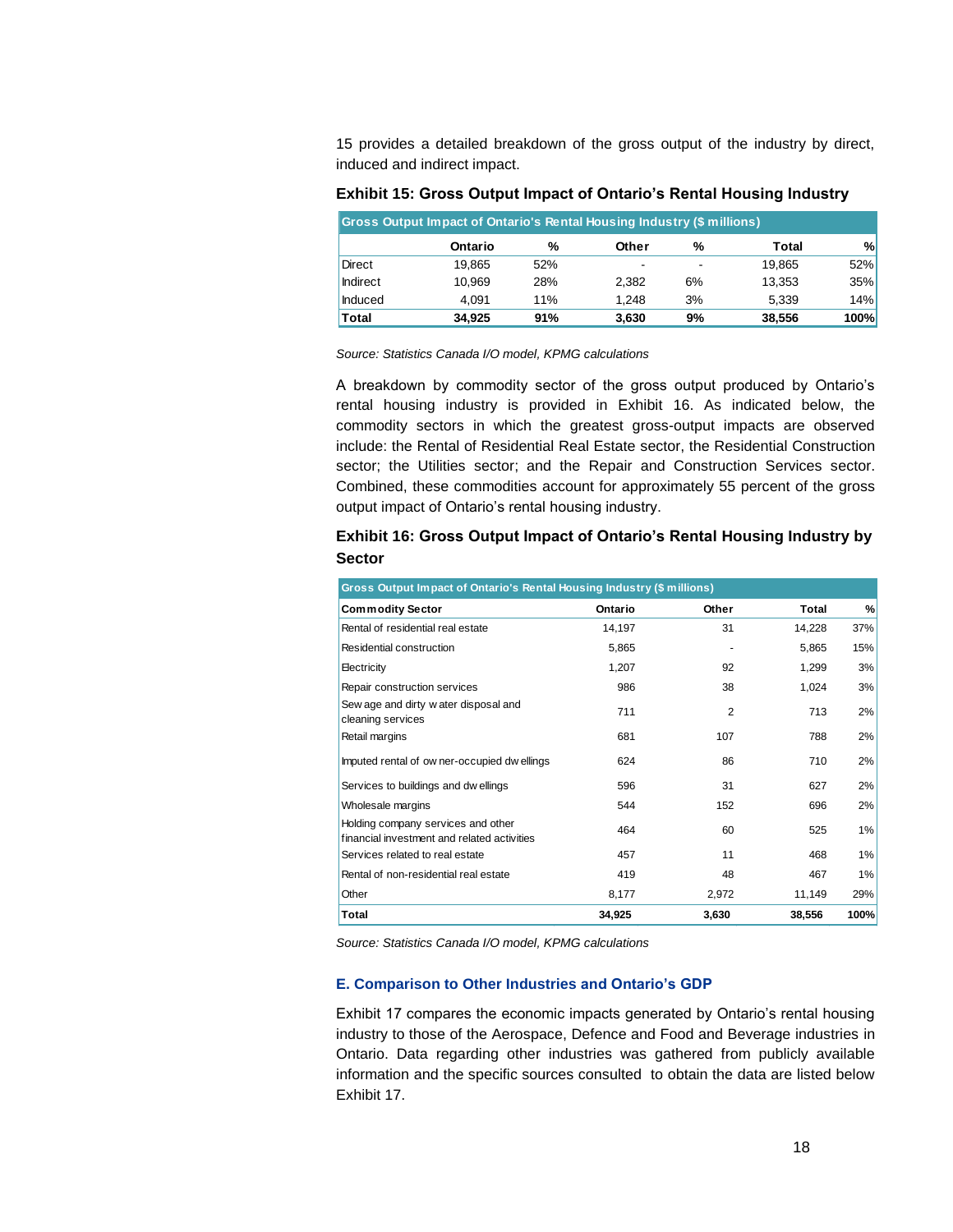As indicated in the table, Ontario's rental housing industry generates a significantly larger GDP, Labour Income, Employment, Government Revenue and Total Gross Output impact than Ontario's Defence and Aerospace industries. However, the economic impacts attributable to the Food and Beverage industry exceed those of the Rental Housing Sector (with the exception of Government Revenues). This is in part due to the broad definition of the Food and Beverage Sector used in its economic impact assessment, which covers farming, food processing, food transportation and distribution, restaurants and grocery stores.

Further, it should be noted that approximately 3 percent or \$18.30 billion of Ontario's total GDP of \$674.89 billion in 2012 is attributable to the province's rental housing industry.

| Other Industries' Economic Impacts in Ontario (\$ millions) |                               |                            |                                             |                                  |  |  |
|-------------------------------------------------------------|-------------------------------|----------------------------|---------------------------------------------|----------------------------------|--|--|
|                                                             | Aeorospace<br><b>Industry</b> | Defence<br><b>Industry</b> | <b>Ontario Food and</b><br><b>Beverages</b> | Ontario Rental<br><b>Housing</b> |  |  |
|                                                             | (Note 1)                      | (note 2)                   | Industry (Note 3)                           | <b>Industry</b>                  |  |  |
| <b>GDP</b> Impact                                           | 6,700                         | 6,987                      | 26,217                                      | 18,300                           |  |  |
| Labour Income                                               | n/a                           | 4,296                      | n/a                                         | 8,297                            |  |  |
| Employment (FTEs)                                           | 67,700                        | 70,462                     | 361,026                                     | 146,534                          |  |  |
| Government Revenues                                         | 320                           | n/a                        | 5,198                                       | 6,453                            |  |  |
| <b>Total Gross Output</b>                                   | 11,180                        | 13,884                     | 66,823                                      | 34,927                           |  |  |

### **Exhibit 17: Other Industries' Economic Impacts in Ontario**

*Sources: The Strategic and Economic Impact of the Canadian Aerospace Industry, Economic Impact of the Defence and Security Industry in Canada, Economic Impact Analysis: Ontario Food and Beverage Processing Sector*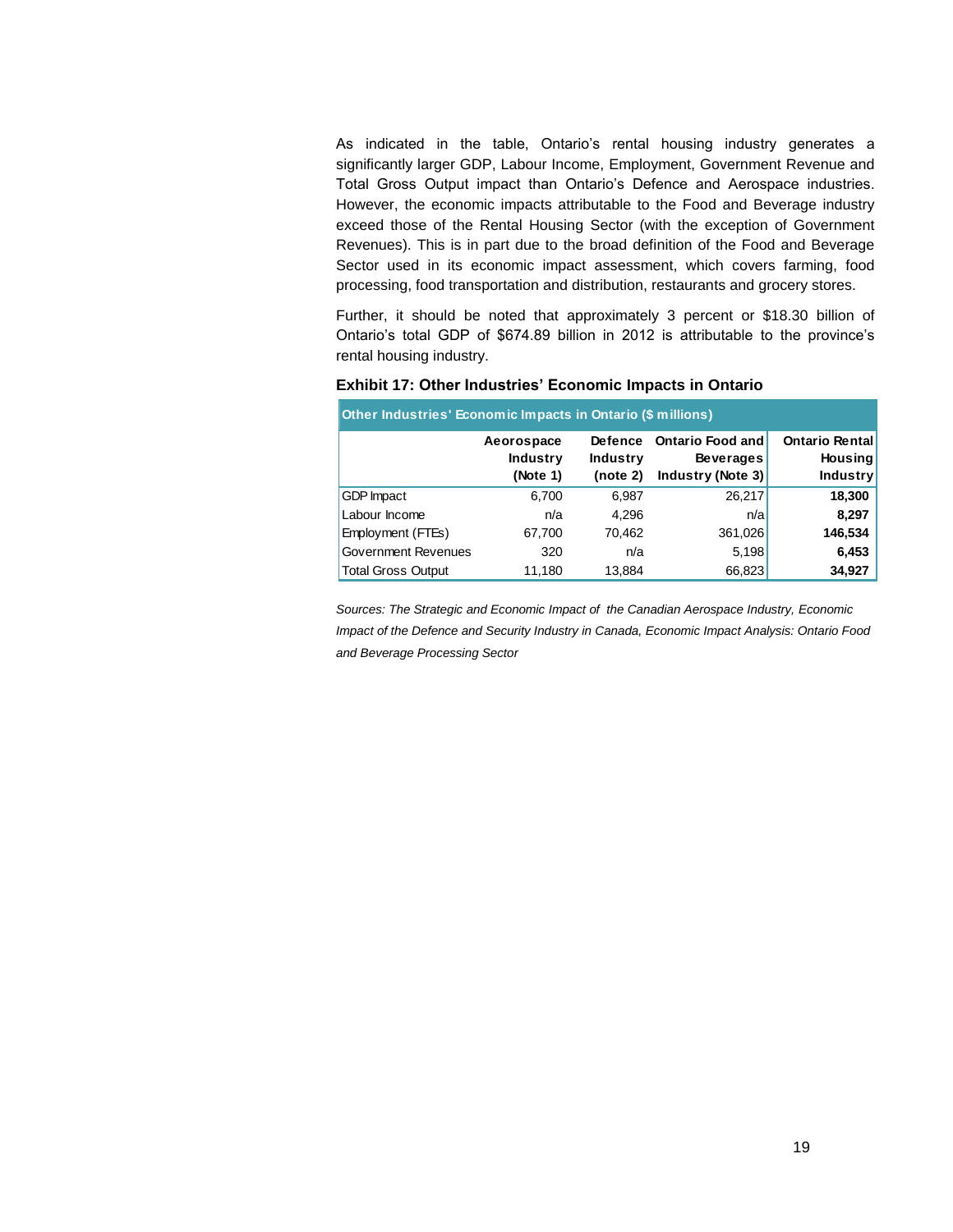### This study estimates that in 2012 the construction of new rental housing:

- generated **a GDP impact of \$2.81 billion in Ontario,** and \$0.39 billion elsewhere.
- created **labour income of \$1.82 billion in Ontario** and \$0.21 billion in other Provinces.
- $\checkmark$  resulted in the creation of **33,083 FTE in Ontario and 7,423 outside of the Province**.
- $\checkmark$  generated government revenues of **\$1.17 billion of which \$1.08 billion was in Ontario.**
- produced **total gross output of \$5.98 billion in Ontario** and \$0.81 billion elsewhere.

## <span id="page-21-0"></span>5. Economic Impact of the Construction of Rental Housing in Ontario

This section provides an overview of the economic impacts generated by the construction of rental housing in Ontario. As indicated in Section 3, this study estimates that capital expenditures in Ontario's rental housing industry amounted to \$4.53 billion in 2012, of which \$1.77 billion, or 39%, was spent on the construction of new residential housing. This section focuses on the economic impacts generated by the \$1.77 billion spent on new rental property construction.

In order to derive an estimate of these economic impacts, the results of Statistics Canada's I/O model for the entire industry were prorated using the share of capital expenditures related to the construction of new rental housing. Exhibit 18 and the bullet points below provide an overview of our results. It is important to note that the impacts described in Exhibit 18 are included in (i.e. they should not be considered in addition to) the estimates described in Section 4 of this report.

This study estimates that the construction of new rental housing in Ontario generated:

- $\checkmark$  a GDP impact of \$2.81 billion in Ontario in 2012 and \$0.39 billion elsewhere in Canada.
- $\checkmark$  labour income of \$1.82 billion and employment of 33,083 Full-Time Employees (FTEs) in Ontario in 2012. In other provinces, the industry generated labour income of \$0.21 billion and 7,423 jobs.
- $\checkmark$  \$1.08 billion in government revenues in Ontario and \$0.09 billion in government revenues outside of the province.
- $\checkmark$  gross output of \$5.98 billion in Ontario and an additional \$0.81 billion of gross output in other parts of Canada.

### **Exhibit 18: Summary of Economic Impacts of New Rental Housing Construction**

| Summary of GDP, Employment, Labour Income, Government Revenue Impact (\$ billions) |         |       |         |
|------------------------------------------------------------------------------------|---------|-------|---------|
|                                                                                    | Ontario | Other | Canadal |
| <b>GDP</b> impact                                                                  | 2.81    | 0.39  | 3.20    |
| Labour income                                                                      | 1.82    | 0.21  | 2.04    |
| Employment (FTE positions)                                                         | 33,083  | 7.423 | 37,276  |
| <b>Government Revenues</b>                                                         |         |       |         |
| Taxes on products                                                                  | 0.13    | 0.02  | 0.15    |
| Taxes on salaries                                                                  | 0.48    | 0.06  | 0.54    |
| Taxes on production                                                                | 0.47    | 0.02  | 0.48    |
| Total gross output                                                                 | 5.98    | 0.81  | 6.79    |

*Source: Statistics Canada I/O model, KPMG calculations*